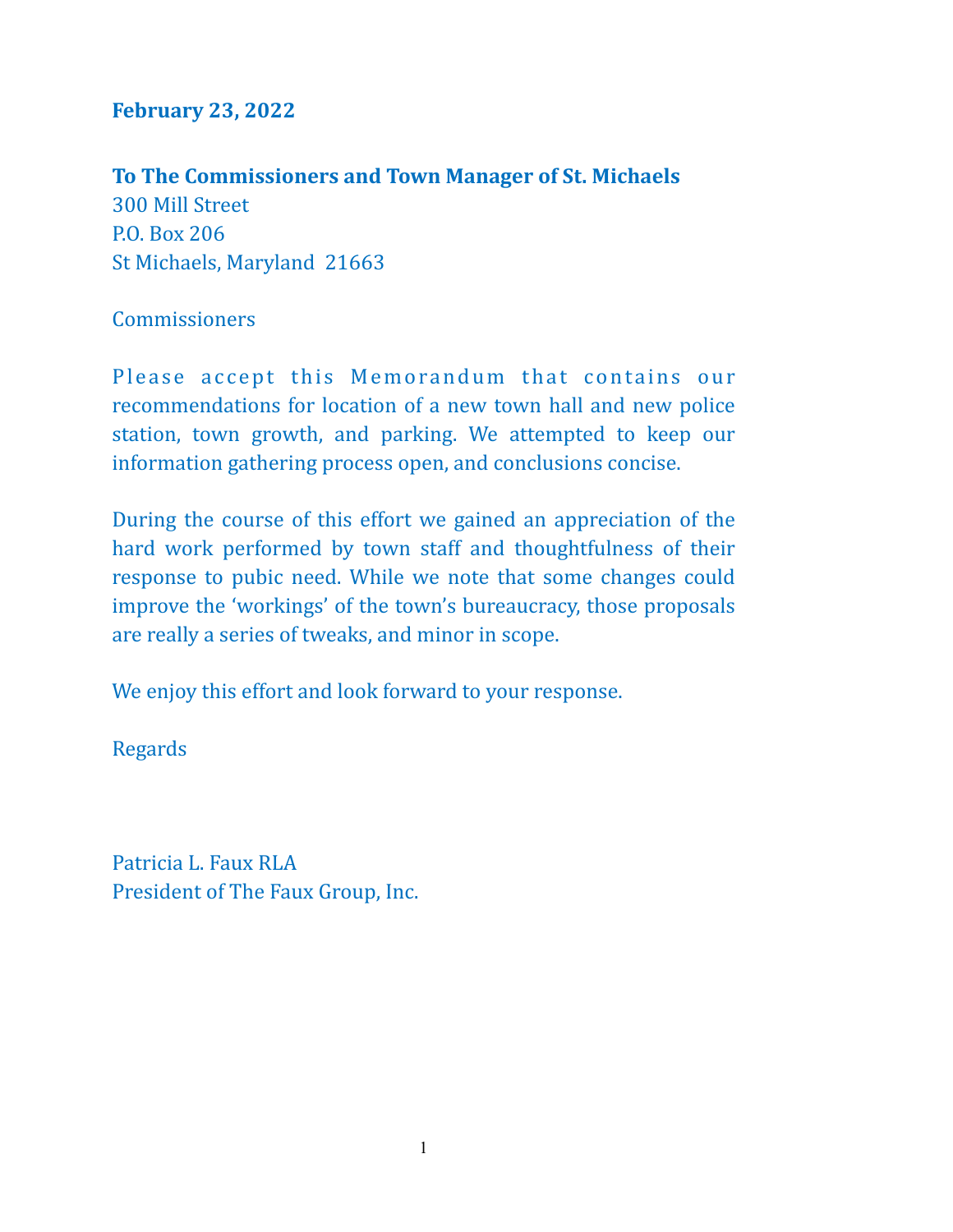### **February 23, 2022**

# **Memorandum to: The Commissioners and Town Manager of St. Michaels**

From: The Faux Group, Inc. located at 350 Oak Drive Unit C, Arnold, Maryland.

### **Introduction**

The Faux Group, Inc. was contracted by the St. Michaels Town Commissioners to provide recommendations and guidance for three distinct tasks with special emphasis on livability and sustainability. We offer these recommendation within the following text and we will offer explanations on any particular aspect, as requested.

### **Task 1A New Town Hall and Task 1B New Police Station**

The Faux Group, Inc. recommends to the Town Commissioners two "Design Development Option's" for locating a new Town Hall and new Police Station. Both options utilize the Mill Street properties currently owned by the Town and differ only in their ability to accommodate the either one or both uses on the two sites. As part of that process we conducted a series of interviews with stakeholders, reviewed the Comprehensive Plan and Zoning Code. (See the Appendix for a List of Criteria used in the site selection process and a list of stakeholders interviewed).

The conclusions and recommendations are the result of continually asking ourselves, "if an event happens or a direction suggested is taken, what will be the result?" The text that follows is not meant to offer a detailed set of actions, but should act as a guide to next steps.

#### **Fourteen Sites Considered, Two Sites Recommended**

We examined fourteen sites suggested by the Town Commissioners and Staff as possible locations for municipal buildings. After reviewing these suggested sites and applying the criteria offered by the Commissioners to all sites, we focused our attention on two sites, 300 and 301 Mill Street. (See the Appendix for a complete list of sites reviewed and the criteria applied).

#### **300 Mill Street Overview**

This property is owned by the Town. It is 1.16 acres and is currently zoned R2 and entirely within the Historic District. It has a Critical Area Designation of Intense Development Area (IDA) / and Buffer Management Area (BMA). This property was acquired in 1999 with Program Open Space (POS) funding assistance. This property has a use restriction the result of the POS grant from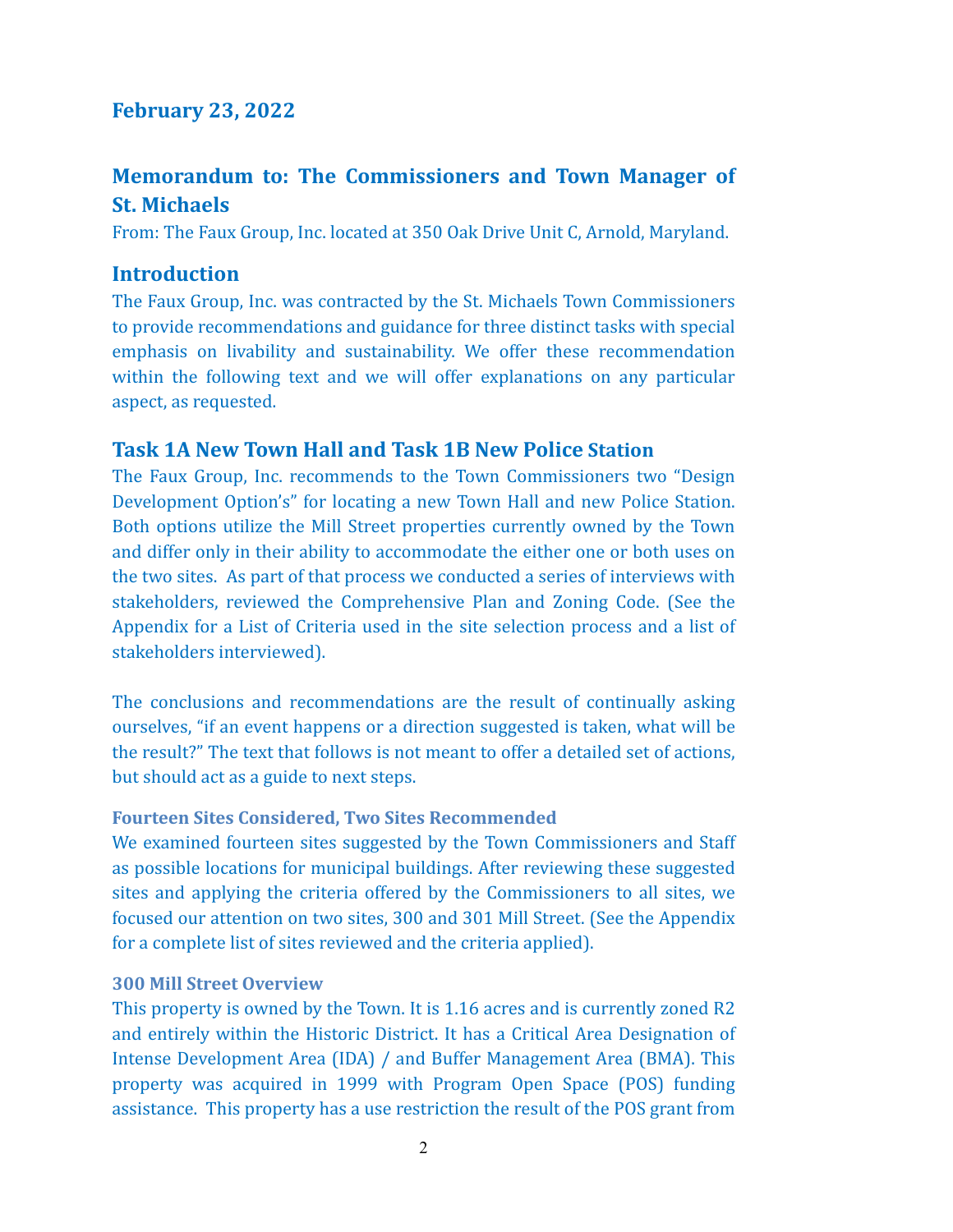the State of Maryland. For this site to be suitable for use as a site for a municipal building, this restriction would need to be removed.

A large portion of the property is within the 100 year floodplain and is periodically subject to "Mean High Tide". Also, the site is subject to periodic inundation. Reviewing the "Harbor and Stormwater Infrastructure Study" Dec 2020, reveals that occupied space and critical functions should be located above elevation eight (8) Mean Sea Level (MSL).

Because this property is currently zoned Residential (R2) a Special Exception will be required to locate a government facility.

#### **301 Mill Street Overview**

This property is owned by the Town. It is one  $(1)$  acre and is currently zoned Maritime Museum (MM) and about one half of the site is in the Historic District. A 'Special Exception' would be required to locate a Government facility in the Maritime Museum (MM) zone with a Maritime Museum (MM) zone designation the property has a maximum impervious surface of 50%. This will limit the amount of development onsite. If a  $10,000$  square feet building program and associated parking is desired then a zoning map change is recommended.

A Talbot County sewage pump station exists on the western edge of the property. This facility is maintained by the County and requires access. The underground piping associated with the pump station has been adjusted to allow a building to be constructed in the northeastern portion of the property.

#### **Development Option One**

This scenario proposes designating the site located at 301 Mill Street as the location for **both** the New Town Hall and the New Police Station. This recommendation is made with the knowledge that additional parking will be located at 300 Mill Street.

The biggest advantage to option one is lower overall development costs. While some development costs are unique to each desired facility, the overall site development requirements associated with both functions can be combined and some building systems shared. The ability to proceed immediately with development of this option without adjusting the existing POS agreement will have considerable time and allow the planning and development of 300 Mill Street as an active community space. To accomplish Development Scenario One the Town should consider doing the following;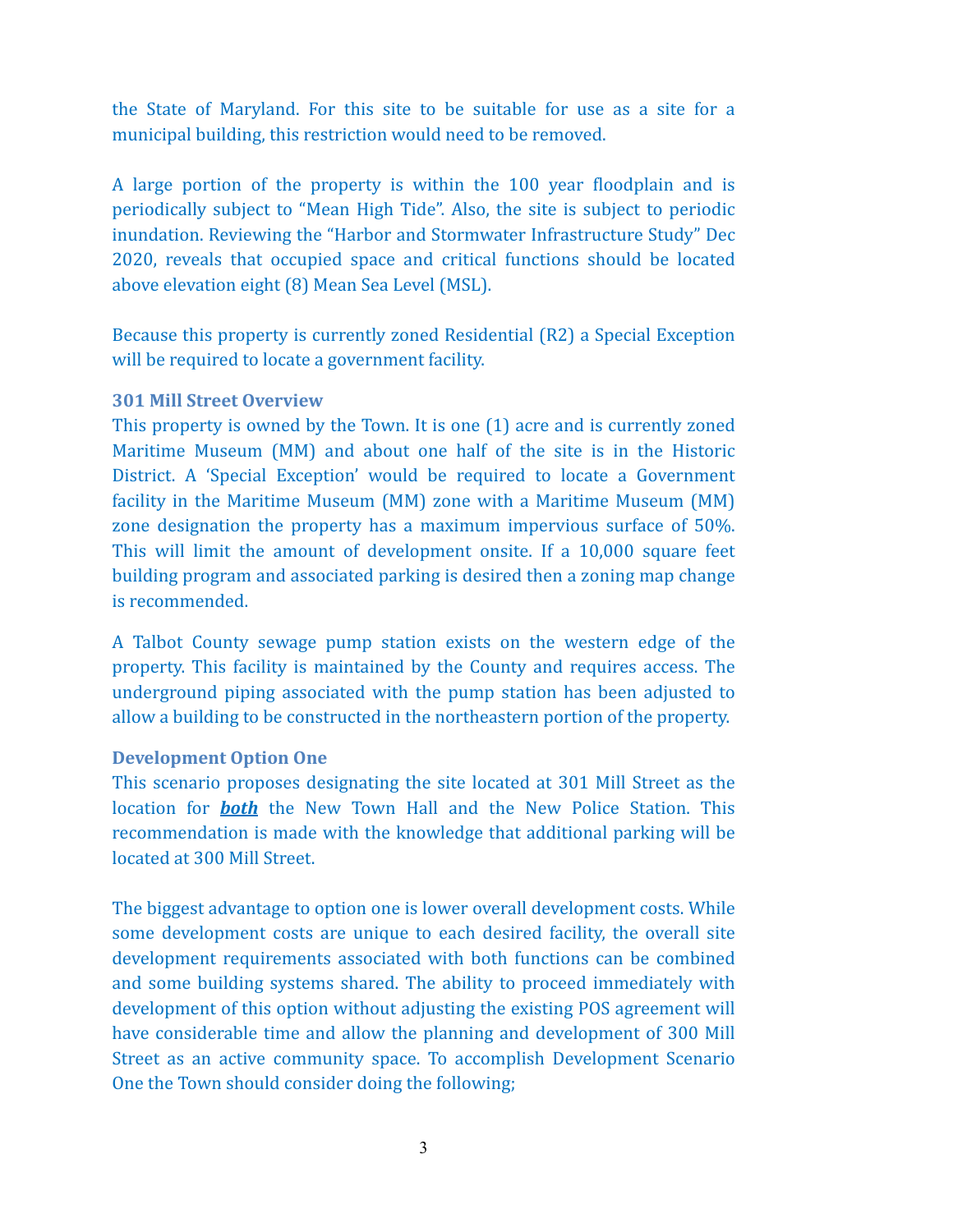- The Town should obtain a Zoning Map Amendment (ZMA) to change the zoning of 301 Mill Street from Maritime Museum (MM) to Public Facilities (PF).
- The Town should obtain a text amendment to change the use table to make a Government facility a permitted use in the Table of Permitted Uses 340-56. In the column of this Table of Permitted Uses for the Public Facilities (PF) Zone, on the line for Government facilities, change N (not permitted) to P (permitted.

#### **Development Option Two**

This option proposes designating the site located at 301 Mill Street as the location for the New Police Station only. This option further recommends siting the New Town Hall at 300 Mill Street. The Town should limit the number of parking spaces at 300 Mill Street to provide enough for visitors and deliveries only. This recommendation is made with the knowledge that additional parking will be located at 301 Mill Street as necessary.

The advantages of this option are twofold. First is the ability to include other government facilities on 301 Mill Street at some future date. Second, locating the new Town Hall at 300 Mill Street would allow the Town to add publically accessible bathrooms and event facilities to the waterside of the new structure. To accomplish Development Option Two the Town should do the following; 

- The Town should meet with the State of Maryland Department of Natural Resources (DNR) staff and indicate that the Town desires to revise the Program Open Space (POS) agreement, that it may retain the use of the site as a municipal facility. A review of the Deed indicates that the State of Maryland has placed restrictions that do not allow for alternative uses unless specifically authorized. To consider this property for use as a municipal building site, a decision should be rendered by the State in a timely manner.
- The Town should obtain a Zoning Map amendment to change the zoning of both 300 and 301 Mill Street. Change 301 Mill Street from Maritime Museum (MM) to Public Facilities (PF). Change 300 Mill Street from Residential Zone (R2) to Public Facilities (PF).
- We recommend that the Town obtain a text amendment to change the use table to make a Government facility a permitted use in the Table of Permitted Uses 340-56. In the column for the Public Facilities (PF) Zone, on the line for Government facilities, change N (not permitted) to P (permitted).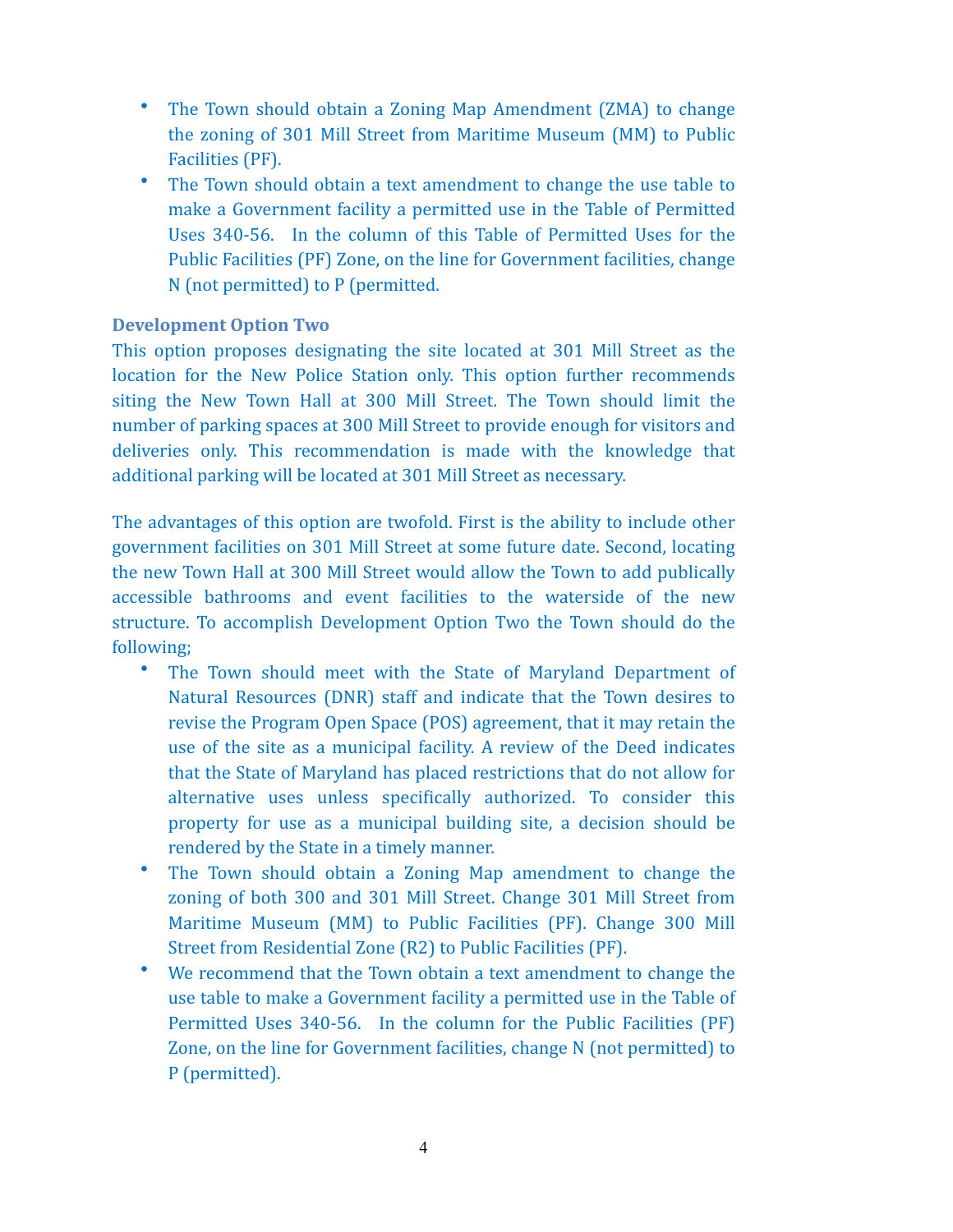Follow-up Recommendations for New Town Hall and the New Police **Station** 

Recommendations that have a direct or indirect effect on future planning efforts of both properties include the following;

- The Town Commissioners and Town Staff should contact Talbot County Department of Public works to coordinate a solution to a Right of Access Easement to the Pump Station located at 301 Mill Street as requested by Talbot County.
- The Town Engineer and the selected Civil Engineer should include Talbot County criteria in the site design for 301 Mill Street to insure maintenance accessibility as needed.
- To expedite the overall development process, the Town Commissioners should initiate the recommended zoning map and text changes for 301 Mill Street, at the same time as the design effort is initiated.
- The Town Commissioner's should adjust the historic district's boundary to include all the land associated with 301 Mill Street 'entirely' within the boundary.
- The Town Engineer should review all datum that establish the Mean Sea Level (MSL) elevation in and around St. Michaels, Maryland prior to initiating, civil engineers design efforts. The Finish Floor Elevation (FFEL) of any new structure follows state guidelines regarding new construction within a flood prone area. Both sites 300 and 301 Mill Street are subject to periodic inundation. Reviewing the "Harbor and Stormwater Infrastructure Study", Dec 2020, reveals that occupied space and critical functions should be located above elevation 6 Mean Sea Level (MSL). According to State of Maryland Geologic Survey storm surge data indicates that during Hurricane Isabel (September  $9<sup>th</sup>$  2003), Cambridge, Maryland experienced a surge of 5 feet above Mean High Water (MHW). This would translate into an elevation 6.0 feet above Mean Sea Level (MSL). Additionally, the State of Maryland has recently added a "Freeboard Requirement" of three 3' above base flooding (100 year event) for all jurisdictions accepting state assistance for new building construction. This would translate into a finish floor elevation above 9. The elevation 6' might also be applied to Police Station parking and the vehicular access route to Talbot Street.
- With both options, the town should redevelop 300 Mill Street as an 'active' community space. This would be in keeping with the intent of the Program Open Space (POS) agreement. Consider creating a maritime setting with facilities for outdoor events. This space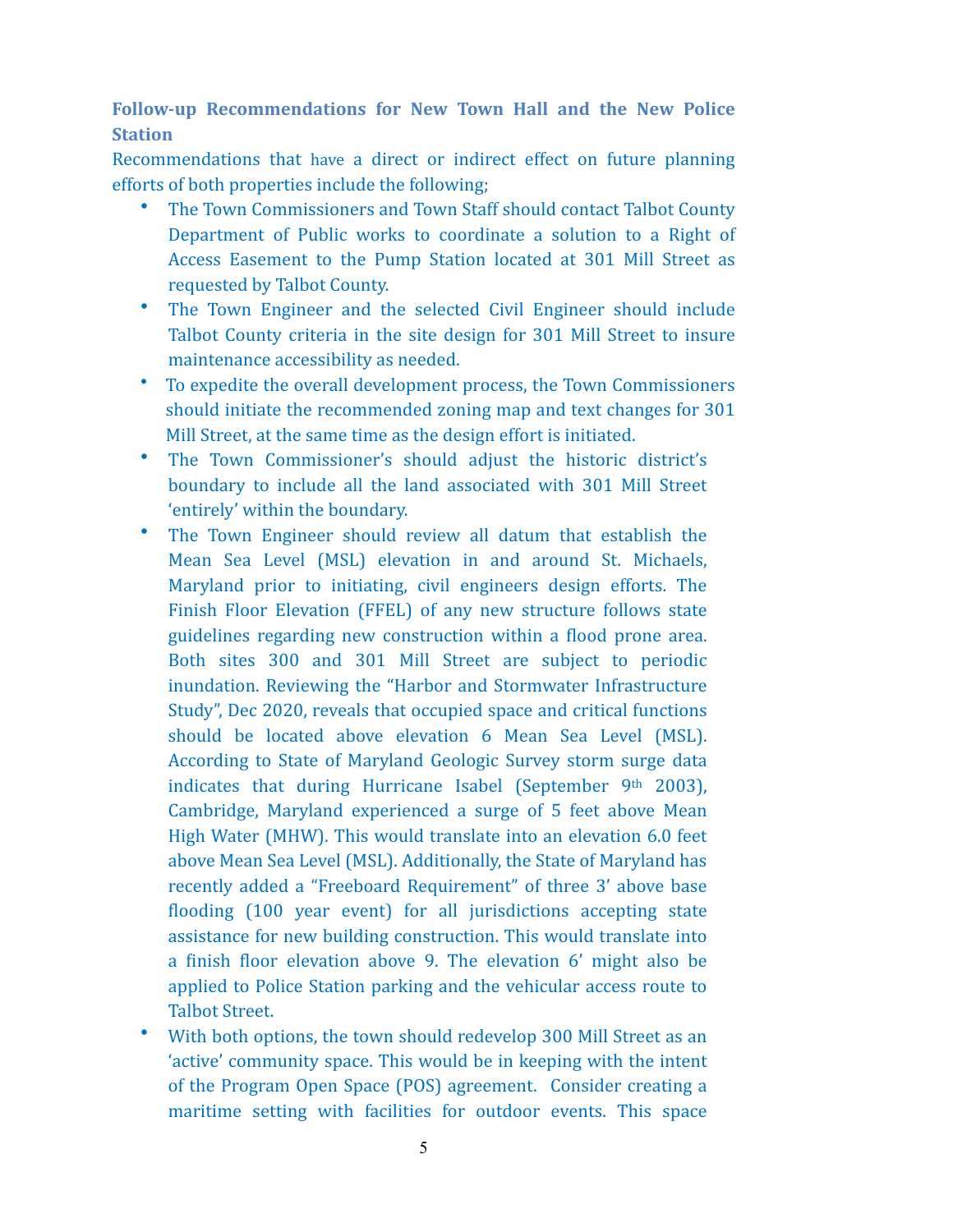should offer public bathroom facilities and a modest amount of parking for public use. Consider adding an American Disability Act (ADA) accessible boardwalk with tie-up cleats to accommodate dinghies and small launches, for temporary use.

• The town should consider entering into an agreement with the Maritime Museum to confirm access to the parking area adjacent to the rear of the 301 Mill Street site. This might be desirable in the event of a max flood 'event' to avoid Mill Street and might alter the need to raise Mill Street above 4'. Raising the elevation of Mill Street above 4' will require changes to the adjoining properties that require access. It will also alter the drainage characteristics of Mill Street and especially that area north of Mill Street This upland area west of Mill Street is inundated during high tide events. A culvert under Mill Street that connects the upland area to the tidal zone should be studied for adequacy of flow / capacity to insure proper drainage.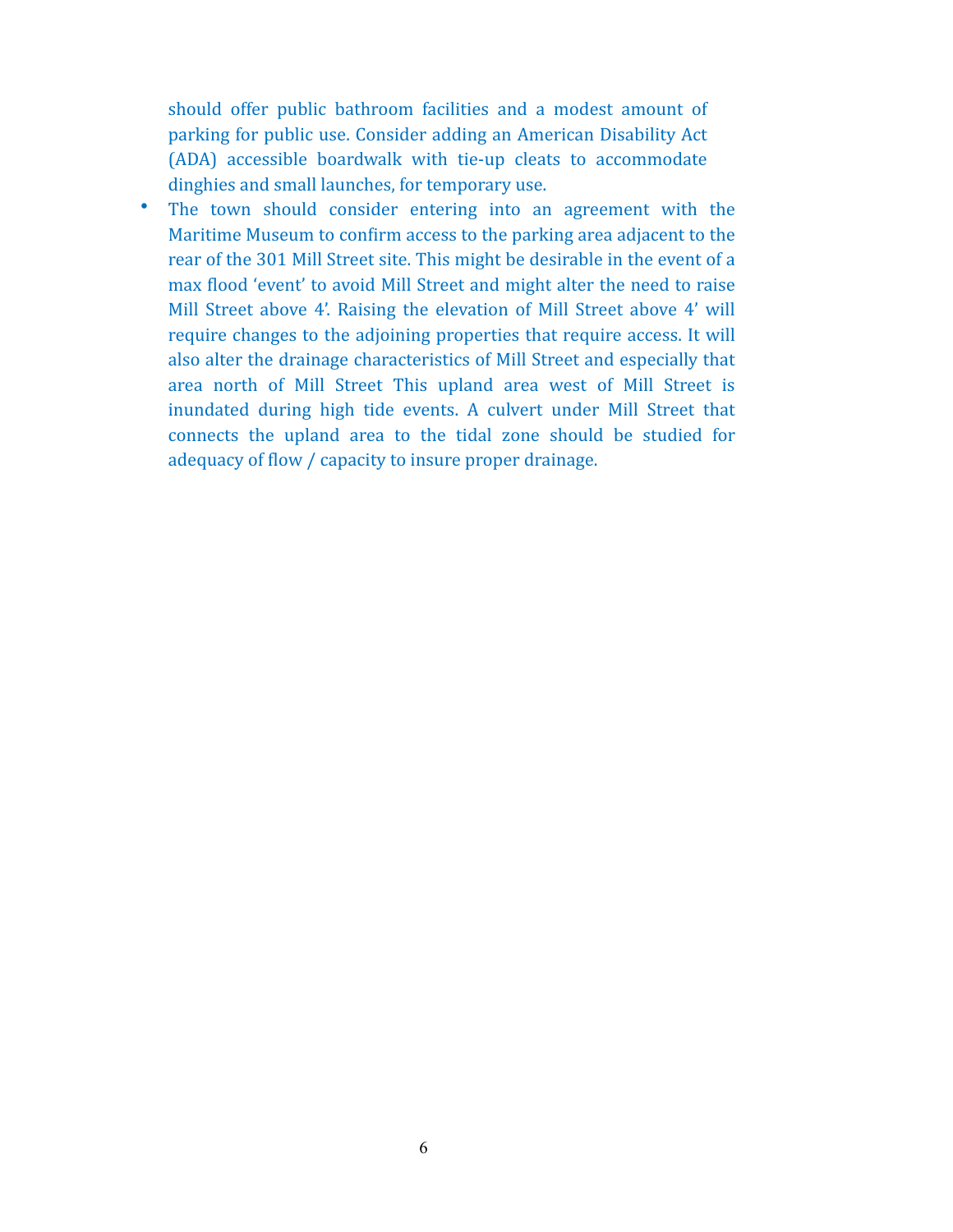### **Task 2 Eventual Town Buildout**

In this task we were asked to evaluate three aspects of town's capacity to grow: 

- A. Fremont Street Corridor Revitalization
- B. Opportunities For Additional Affordable Housing
- C. Overall Town Growth Capacity residential and possibly office growth

Our analysis, findings and recommendations are as follows:

#### **A. Fremont Street Corridor Revitalization**

As the 2008 Community Legacy Plan, the 2015 Comprehensive Plan, and property data over the last 15 years shows, needs comma here)the town has long desired to see change in the Fremont Street District. The vision for change has not been fully defined, nor have the actions defined to date been fully implemented. The district, as currently defined, includes about 33 Commercial Core zoned properties located along a one block section of Fremont Street and Connor Street extending from Canton Street to Rail Rd Avenue. There are 11 parcels on Fremont Street and 22 parcels on Conner/ Canton Street. This area has a rich and distinctive history in town as it was once the center of black commerce. This heritage is not articulated in the town materials we have reviewed to date.

Over the last 15 years both the Town and the County bought a number of parcels in the district. Several older structures have been demolished and various public facilities have been built with the expectation of catalyzing private sector change. During that time several small businesses and a restaurant opened, some of these have since closed and are currently vacant. There are about 3 commercial activities there today. The district parcels that face Fremont St are included in the town's Historic District Overlay Zone. Relatively few of these parcels still contain historic structures. At one time a large private sector plan to redevelop a cluster of lots and build a decorative streetscape was proposed but not implemented. Many of key non-commercial elements/players in and near this district have plans under discussion for new changes that will impact this area. These players include the Housing Authority property, the Library, the police station and the Community Center.

We note that the town's Commercial Core (CC) zoning category may be hindering revitalization in this district. As written, it supports a vital Talbot Street corridor with properties that have excellent pedestrian and drive by visibility but is less helpful for this district. This district is less visible and traveled than Talbot Street. The Commercial Core (CC) zone use list focuses in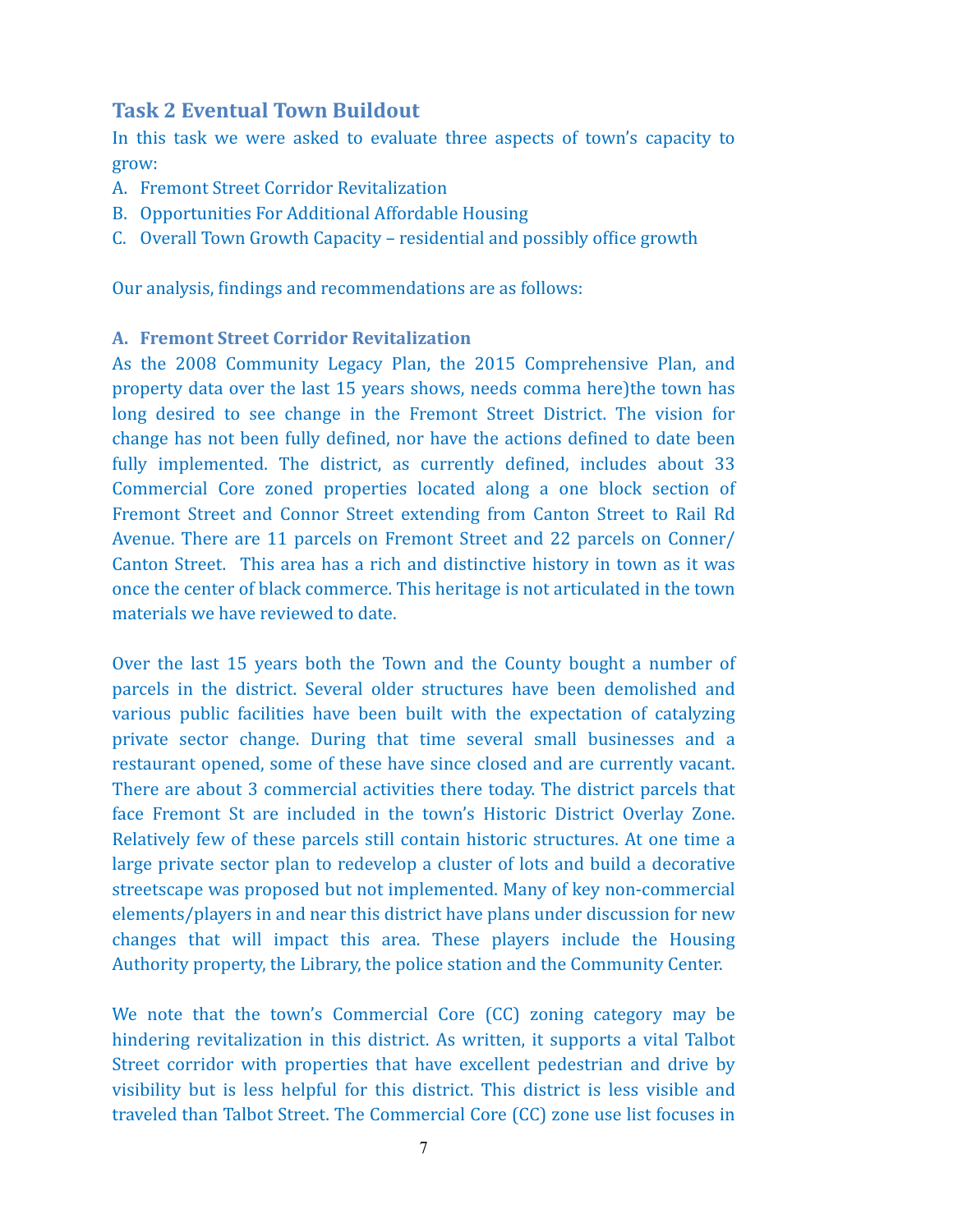retail shops, hospitality and vertical mixed use buildings. It does not allow a wider diversity of residential and small scale entrepreneurial uses more suited to the history and practicalities of this part of town and its adjacent neighborhood. Likewise the Planned Redevelopment (PR) Floating zone tool may not be helpful as it is designed to encourage property assemblages and redevelopment rather than small scale reinvestment.

The 2015 Comprehensive Plan lays the ground work for further action today. For instance:

Chapter 1, page 2 states:

*"Fremont Street which lies immediately to the west of Talbot Street has long been recognized as an area suitable for neighborhood commercial* redevelopment. In recent years, the Police Station, the St. Michaels Library and several small businesses and restaurants have located in that area. The Town recognizing the value of this area is investing in storm water, street and sidewalk upgrades in an effort to promote the *continued re-development of this street."* 

The Objectives and Implementation Strategies section in Chapter 1 page 5 proposes the following about the district:

"1.5 Enhance the development of the commercial district.

1.5.1 Develop and *implement a redevelopment plan for Fremont Street.* 

*1.5.2 Develop and implement a commercial street plan which*  encompasses pedestrian corridors, *lighting, parking and aesthetics.* 

1.5.3 Promote the use of funding sources available through the Sustainable Community Program, Legacy Plan and other grant *opportunities.* 

1.5.4 Investigate the benefits to the Town of establishing St. Michaels as a *"Main Street Community".* 

Chapter 2 page 9 states"

*"…development regulations element shall encourage: Economic development through the use of innovative techniques;"* 

Chapter 7 pages 1&2 states

*"While Talbot Street will in all likelihood remain the primary retail shopping area, Fremont Street is well suited for neighborhood based shopping opportunities and office space."* 

*Page 2, While we recognize that tourism will in all probability remain the economic driver for the Town, we are pursuing additional economic resources, such as small computer based businesses, enhanced medical facilities* and *home based industries.* As the national economy *increasingly relies on information based services"* 

Chapter 5, page 4 addresses affordable housing and states that: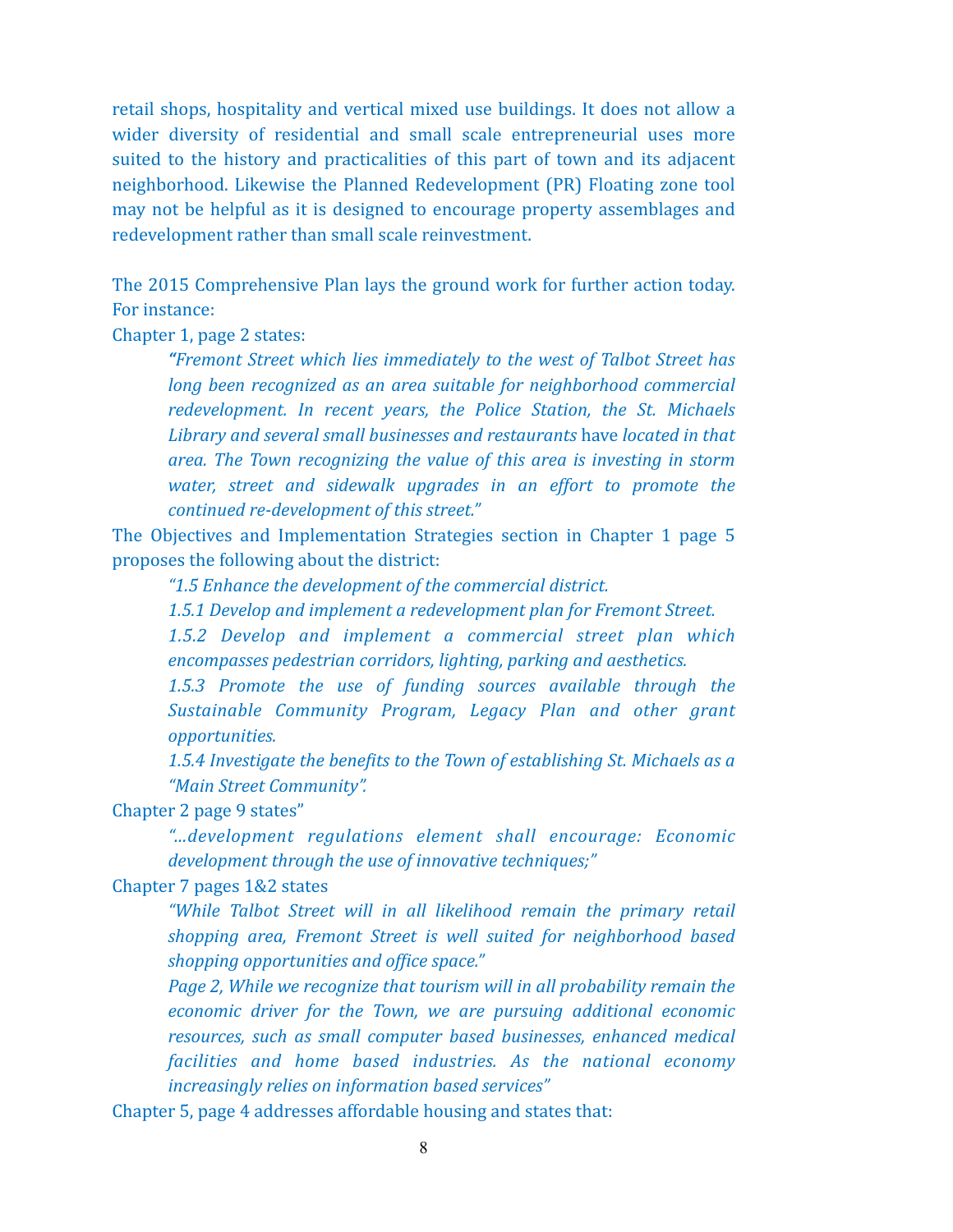*"The location of such housing, its proximity to jobs, childcare, stores, services and accessibility by car, public transportation or walking, have a* significant impact on the cost of living and therefore affordability.

Chapter 10, page 5 indicates the Town is also experiencing the deterioration of a small portion of our housing stock, through home abandonment or neglect. Chapter 7, page  $3 & 4$  recommends that the town:

"Develop with the *involvement of the private sector a plan for the redevelopment of Fremont Street, The goal of this plan will be a better mix* of civic, residential, commercial and business uses to enhance the *downtown's role as an activity center while protecting the quaintness of the Town. Research federal and state grants that may be applicable. Create a revitalization zone and study other possible revitalization measures that can be taken."* 

#### **Suggested Next Steps:**

Based on an initial review of the area we recommend that the town:

- A. Community involvement: Hold discussions with area stakeholders on future vision and plan of action for the district including the following ideas.
- B. District Expansion: Consider expanding the boundaries of the district to include the full length of Fremont Street up to Dodson Street to includes the housing authority complex (see map). This larger area is variously zoned Central Commercial (CC), Residential (R3) and Residential (R1). This area could include several parcels on the East side of Fremont Street that may be suited for inclusion as they are not through lots to Talbot Street. It includes about 60 parcels including:
	- 8 parcels belong to the Town or County
	- 5 parcels belong to the Union Church and
	- 2 parcels belong to the Community center
	- 3 parcels totaling belong to the St Michaels Housing Authority
	- 8 parcels appear to be used for commercial enterprises and

The remaining parcels appear to be used primarily as single family homes or have no structures

- C. Clarified Vision: We suggest a district vision that allows property owners and small scale builders to evolve towards richer mix of uses that respects its heritage and potential with a mix of single family homes, live/work homes, accessory units, small apartments, maker space workshops, offices, civic uses and retail shops.
- D. New Zoning Text: We recommend creation of a new more flexible zoning district that permits the uses in the  $CC$ , R-3 and HR districts (we note the town Goal stated on page 2 of the Comprehensive Plan's Preface to "continually update the town code"). This would involve a formal process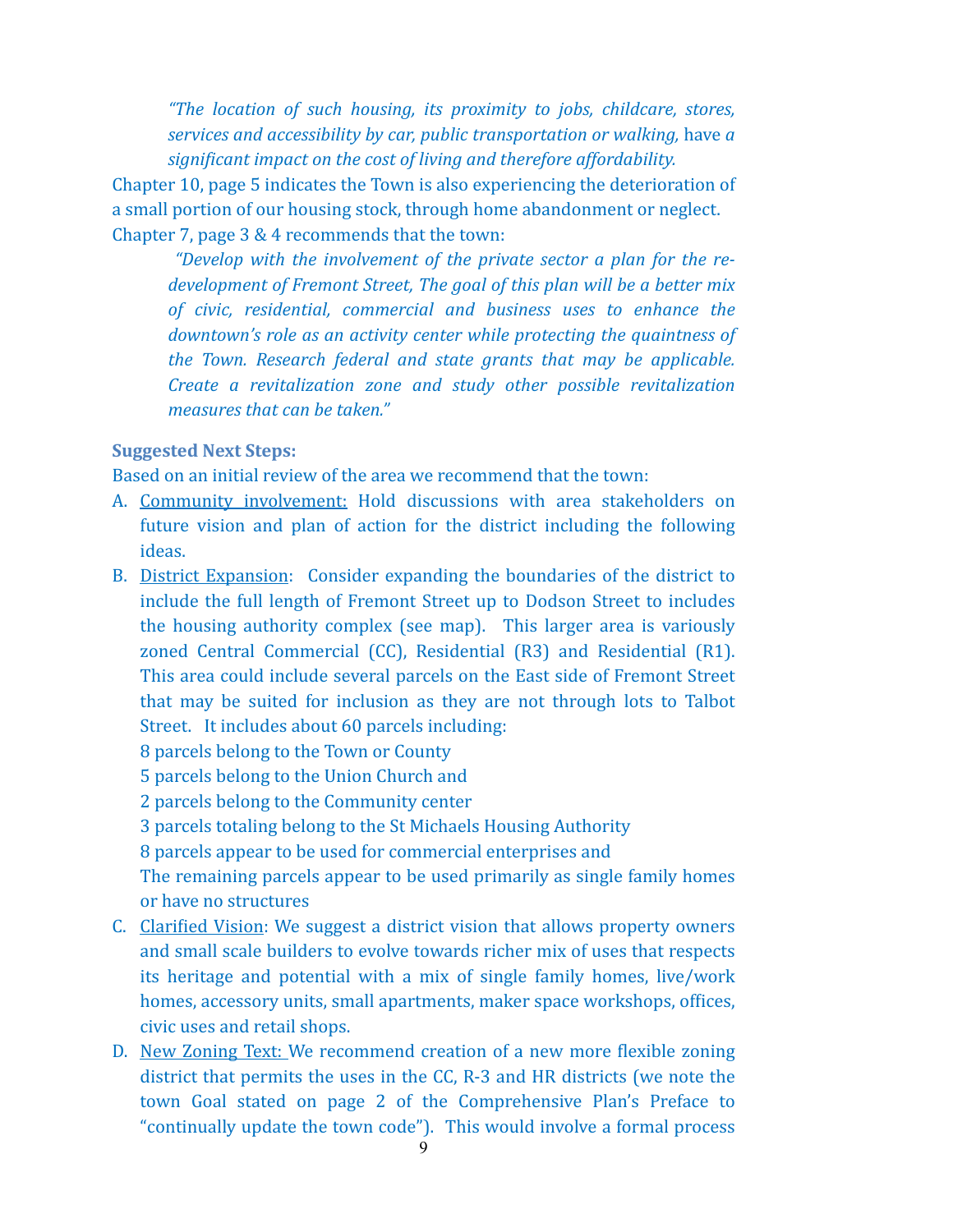which would include a zoning text amendment (ZTA) and a zoning map amendment (ZMA).

- E. Town investments: We do not recommend adding more government buildings here as they would consume land that could be used for entrepreneurial purposes. We do recommend continued investments *in storm water, street and sidewalk upgrades, street lights. A pedestrian connection down RR Avenue to the Nature trail might also be helpful here.*
- F. Designations: We recommend pursuing a Community Legacy Designation and a Main Street Maryland Designation that includes the district as these program offer helpful tools, staffing and grant opportunities
- G. Grant Program and other incentives: We recommend establishing several grant programs to encourage investment in the district by current property owners and small scale builders.
- H. New District Tourism Opportunities We suggest the town consider adding elements in the district to tell the story of local Black history using markers, interpretive plaques, online information, etc.
- I. Per the  $2015$  plan
	- a. Establish a Business District Improvement Committee composed of the St. Michaels Business Association, business owners/operators and town officials.  $\cdot$
	- b. Create a Master Improvement Plan with particular focus on redevelopment of the Fremont Street area and ways to stimulate small town commercial revitalization.  $\cdot$
	- c. Create an improvement priority list for better lighting, benches, brick sidewalks and landscaping in the commercial areas. ⋅
	- d. Integrate the recommendations into the Town's Capital Improvement Program, as appropriate.

#### **B. Opportunities for Additional Affordable Housing**

Need: In our study interviews / concerns have been raised regarding the need for additional affordable housing in and around town to help retain and attract workers needed to staff town businesses. While the worker shortage is a nationwide issue in February of 2022, local businesses report that the added costs of commuting from out-of-town and out-of-county is putting town employers at a hiring disadvantage especially for those jobs being offered with a pay scale under \$20 dollars an hour.

The Census Reporter, American Community Survey (ACS) 2019 reports that in Talbot County the Median family Income is \$87,400 and the St. Michaels Median family Income \$61,563. The State of Maryland defines workforce housing as being housing for people who make 50% of the median income and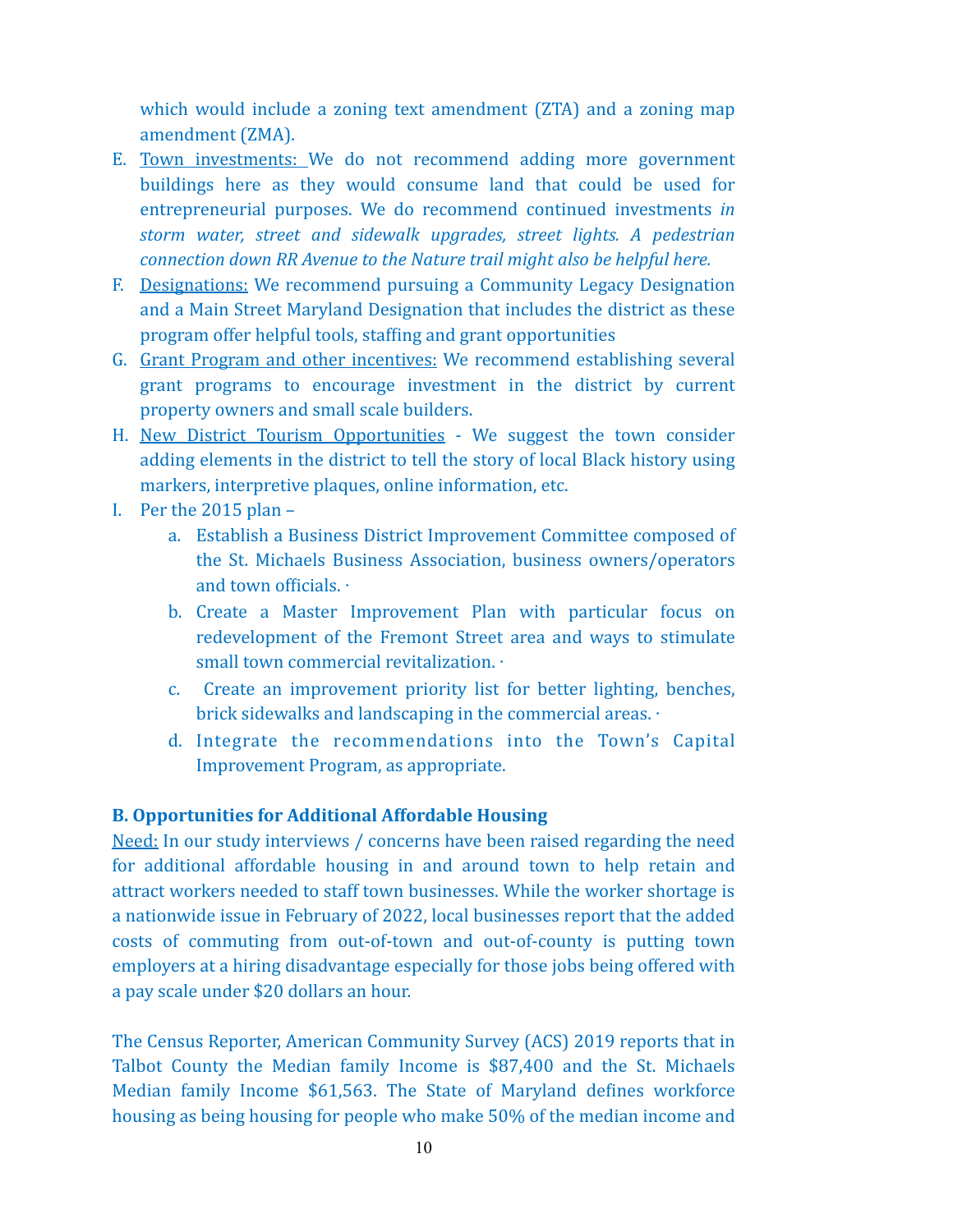defines affordable housing as that which costs no more than 30% of the household income for rent or mortgage. In Talbot County the Median family Income is  $$87,400$ . A full worker paid  $50\%$  of the median income would be making about 22 dollars an hour. Thus workforce housing would equate to: rent or mortgage of \$765.00 for a single person household and rent or mortgage of \$1092 per month for a family of four. Per online mortgage calculators tested on  $10/24/21$  this would enable a worker to buy a unit priced at  $$120,000$  to  $$190,000$ . By this formula a full time worker paid  $$12.00$ an hour would need to find a rental unit offered at \$600 a month.

Supply Analysis: Based on our research to date, there are very few long-term rentals or for sale units available in this price range. Many of the existing small accessory units and apartments above commercial business that formally served this market have reportedly been converted to short term rentals for tourists and are marketed via sites such as Airbnb. While the town's new zoning text is now designed to end this practice in other zones, it does not restrict short term rentals of the apartments in the Commercial Core  $(CC)$ zone. While there may be room for additional units on the upper floors of existing (CC) zoned buildings, it seems unlikely that conversions for the purpose of offering affordable apartments to workers will occur due the cost of life safety requirements.

Based on current zoning text and maps, apartments and town homes are permissible only in the Residential  $(R3)$  zone. Most of the currently Residential (R3) zoned land is under Housing Authority management. The 2015 Comprehensive plan listed 114 existing and planned income restricted units in these areas.

According to the 2019 Census data (Source: Census Reporter ACS 2019 - 5 year data) 27% of the homes in St Michaels were valued at under 200K (about 217 units) and 1% of units were valued at under 100K (about 8 units). Prices have gone up since then. According to Zillow's sale  $10/24/21$  information three housing units were sold in St Michael in the  $$200,000$  to  $$300,000$  range in the last 36 months and none under \$200.000. Per Realtor.com on  $10/24/21$ a single town home in town sold for \$ 125,000 in November, 2020. Realtor.com listed 6 homes for sale in the  $$200,000$  to  $$300,000$  range including one home to be constructed on Trusty Lane for \$269,000.

#### **Suggestions:**

We suggest the town direct staff to help educate people about the new opportunities created by the zoning code and create other action plans to add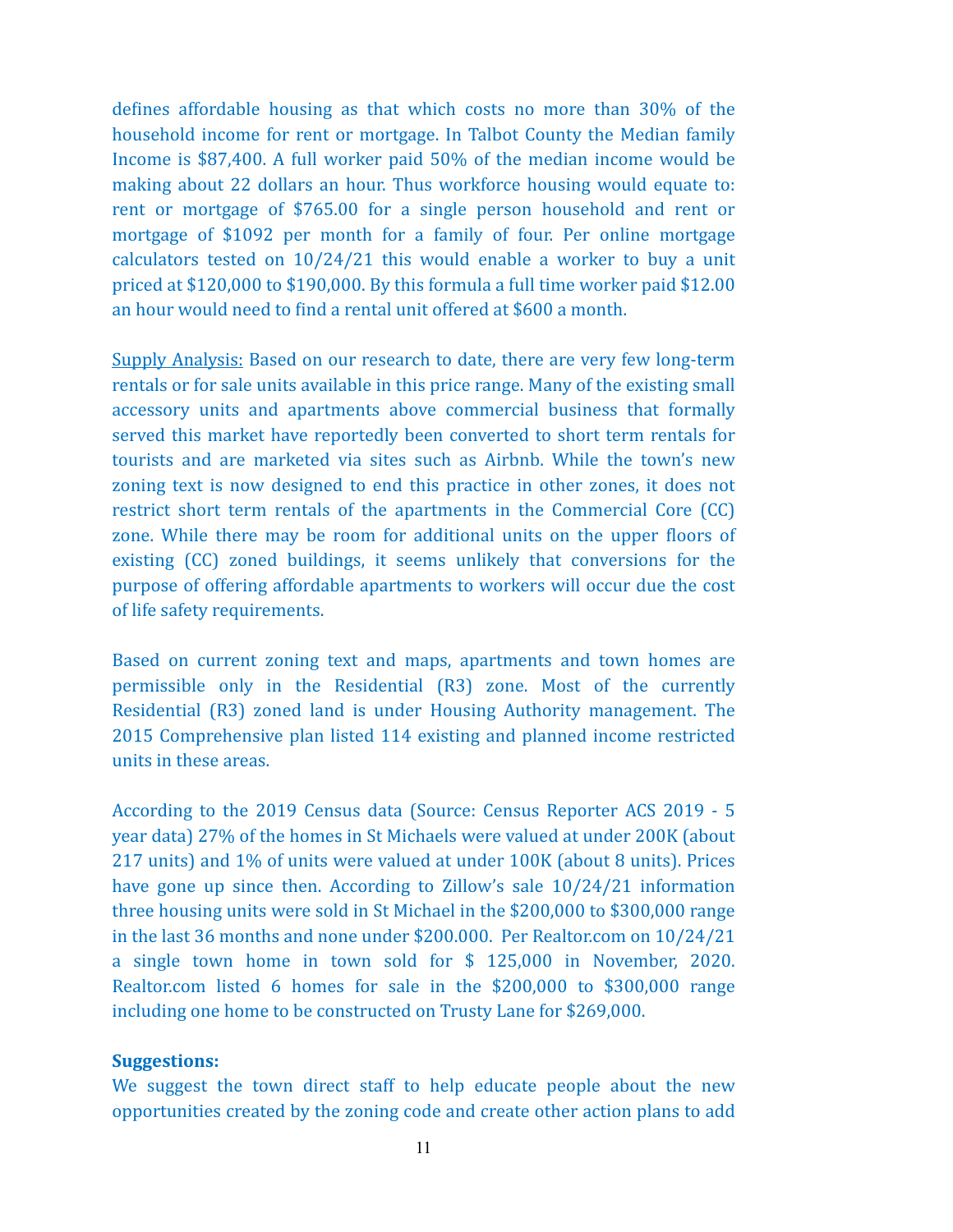new affordable for sale units and rental units as were recommended in the 2015 Plan. We suggest exploring several new and older yet to be achieved opportunities as follows.

- 1. Expand the town's old Sustainable Community boundary to include all targeted infill and redevelopment areas in order to access state grant Programs such as Community Legacy & Strategic Demolition for housing, the nature trail and other projects. Create a detailed 5 year plan of action as part of a new Designated Sustainable Community application to the State with a focus on revitalizing the Fremont St district and housing.
- 2. Work closely with the Housing Commission of Talbot on their upcoming plans to redevelop their properties along Fremont Street Recent revisions to the R-3 zoning text and creation of the recommended Fremont St zone might enable the construction of a high number of units and a wider range of prices and rents on these parcels.
- 3. Consider a sale or long-term lease of the current police station site to someone who agrees to provide moderately priced rental units once the Fremont St district is rezoned to allow small apartment buildings.
- 4. Work with Maryland Department of Housing and Community Development (DHCD) to establish Incentive programs and project grants to help interest property owners and builders in constructing new accessory units and small apartment buildings in Fremont Street and **Connor Street District**
- 5. Seek federal, state and other funds specific to revitalization and rent-toown opportunities.
- 6. Consider amending the Comprehensive Plan to allow limited added annexations of vacant residential parcels along the northwest edge of town between the town boundary and the State Highway Administration owned ROW focusing on that portion of Comp. Plan Area 2 located north of North St. generally on Brooks Lane and Chester Park Lane. Annexation could be conditioned on Annexation Agreements committing to provide affordable housing. We note that as the alignment of the next section of Nature Trail is planned, the town may wish to annex parts of the State Highway Administration right of way and or Railroad Right of Way (RR ROW) in order to tap into state grants for that project. Parcels to consider might include:
	- $\circ$  Chester Park Lane parcels outside of the town boundary near **Habitat for Humanity Parcels**
- 7. The town might also offer the PP overlay to owners of larger opportunity sites in town such as
	- $\circ$  302 Dodson Avenue 1.72 Acre lot Tyler Const. non-conforming use zoned Residential R1, Watermark Holdings LLC.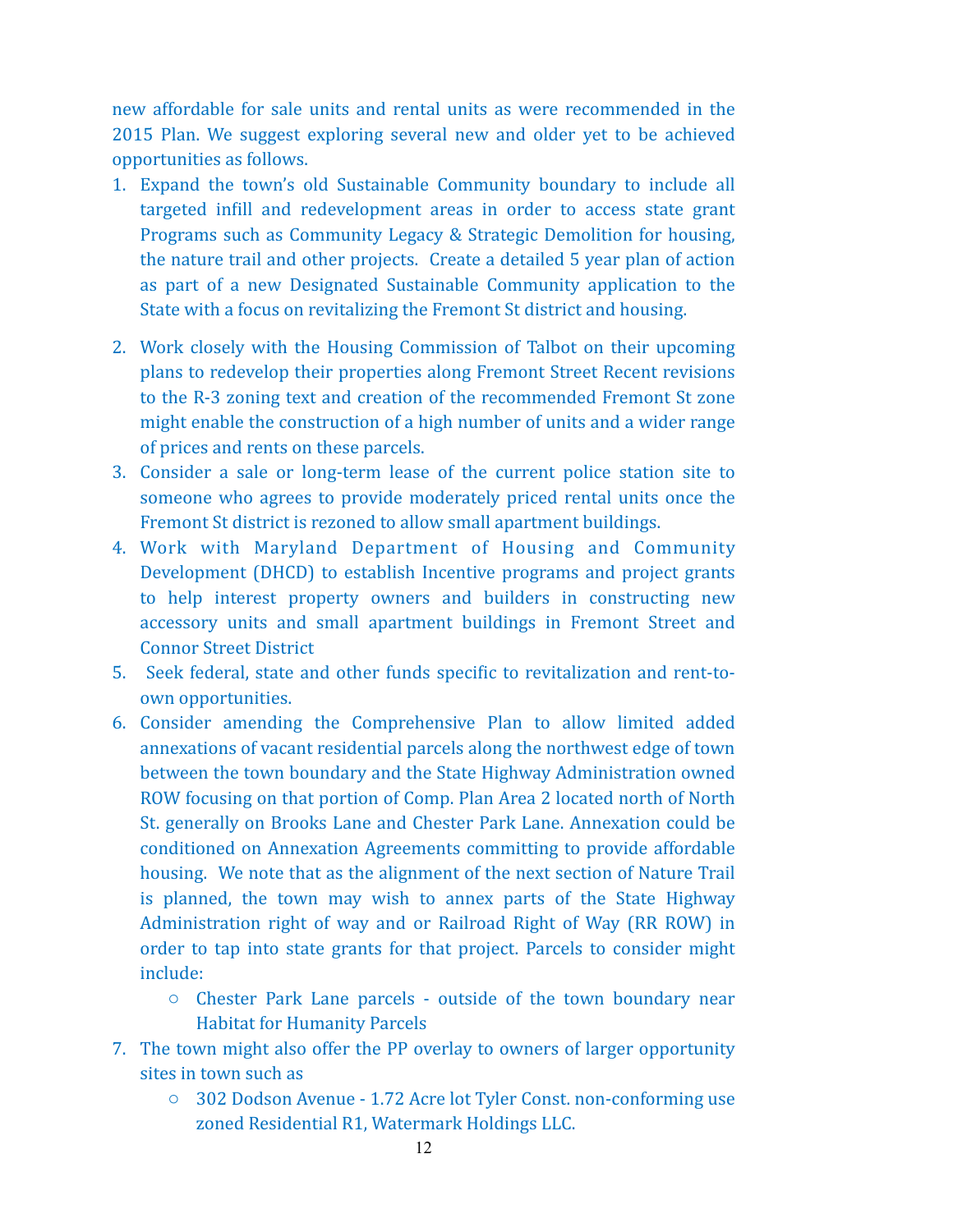- $\circ$  929 Talbot Street -3.04 acres sometimes referred to as the Tricycle site.
- 8. Start a town Facade Grant Program with an American Disabilities Act (ADA) element targeted to towards low to moderate income owners of existing homes in town.
- 9. Undertake a town wide zoning map review and update encouraging owners of key opportunity sites to apply for zoning changes now that the new zoning text is adopted.
- 10. Start accumulating a list of needed amendments to the zoning code such as:
	- a. Consider a ZTA and ZMA to define areas of residential areas in which live / work uses in house and or accessory buildings and criteria for consideration on individual lots elsewhere.
	- b. Consider adding a floating zone category to the ordinance to allow the town flexibility to approve creative affordable housing and mixed use infill and redevelopment projects

#### **C. Overall Town Growth Capacity**

The 2015 Comprehensive Plan (CP) reported that the town had 711 residential units and estimated a capacity for 260 more homes for a total of 970 in the area based on the water and sewer capacity. The Plan however projected a smaller residential Build-Out in the town itself of 886 housing units or 175 more units. 153 added units were anticipated to occur as infill within the existing town boundary and 22 through annexations. The Plan's projection is based on a review of the development capacity of unbuilt lots using the existing base zoning text and map and an assumed typical lot size of 7200. It anticipated three known infill projects: Marea with 16 dwelling units; Chesapeake Avenue with 7 dwelling units and The Point at Perry Cabin with 14 dwelling units. The plan notes that growth is not constrained by water or sewer capacity. *Chapter 4- page 5 of the 2015 Comprehensive Plan text stated that in the spring of 2008 Talbot County completed construction of a 660,000 gallons/day* (GPD) sewer treatment plant. The latest information available from *Talbot County relating to plant flows and capacity volumes allocated for use* within the municipal boundaries of St. Michaels indicates the following:

**Existing flows: 133,950 GPD** *Future Flows: 109,700 GPD Reserved Capacity for I&I: 151,600 GPD* 

The town does not keep a running total of the number units added since 2015 however, according to the 2019 Census data (Source: Census Reporter ACS 2019, the town as having 805 residential units, a gain of 94. The details of the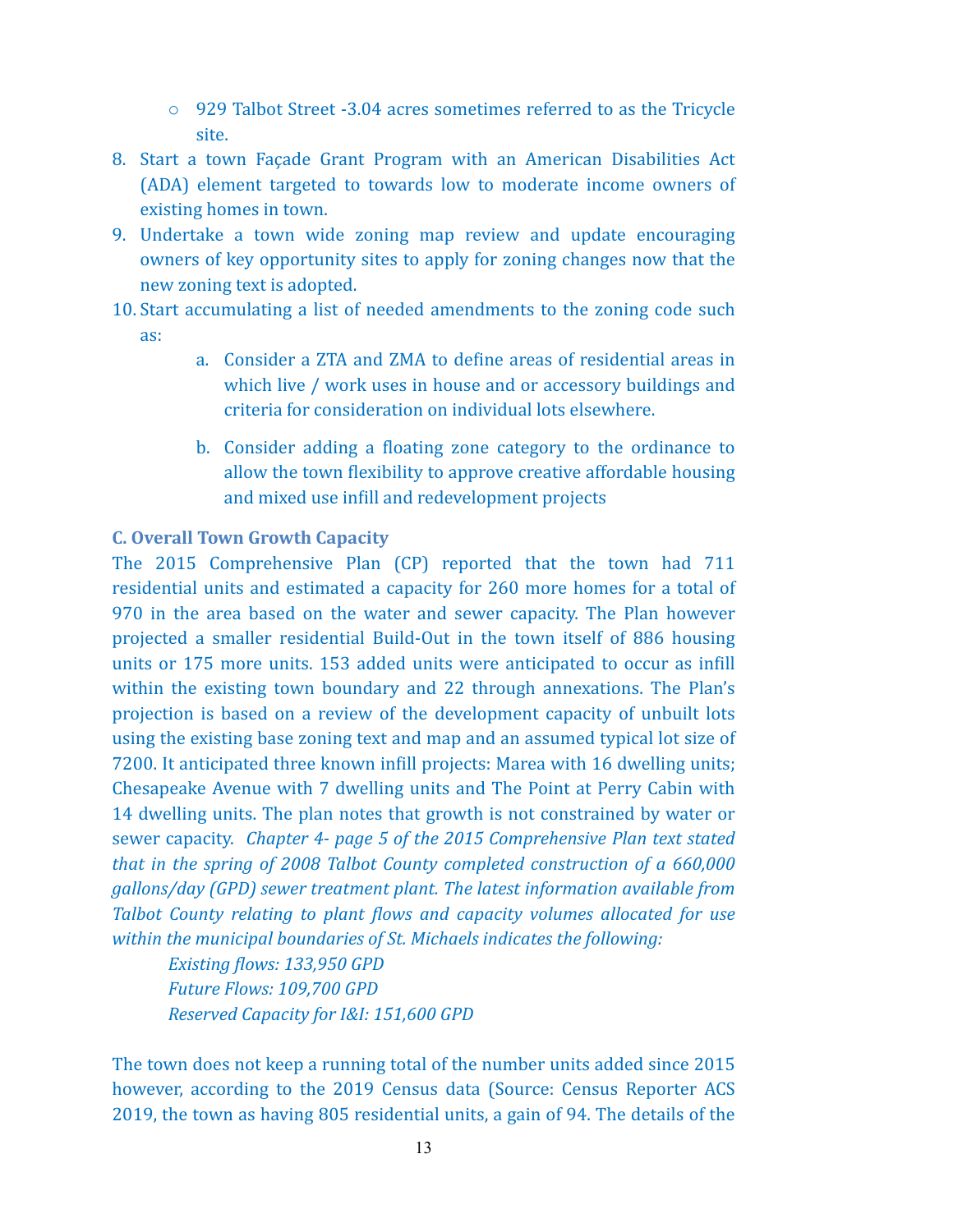2020 Census data will be available soon. The town's development pipeline includes approximately a dozen more units that have been approved or planned but not yet built and occupied. This includes the annexed lots in the Brooks Lane area. By these numbers 69 units still remain from the town's 2015 build-out projection.

As of October 2021 the County estimates a capacity for 160 new homes in the area based on sewer capacity. Further it is reported that there is a need to add more homes to the sewer system in order to service the debt incurred for the sewer plant upgrades done in 2008.

The 2015 plan states that: "*Based on the total water usage from existing residences and the residents of Rio Vista who are already on the Town of St. Michaels water system, the Town of St. Michaels is within the limits of their Water Appropriation and Use Permit from the Maryland Department of the Environment.* Should the additional in-town possible build-out residences be *constructed, the water usage would increase to 248,031 gallons per day which is still within the limits of the Water Appropriation and Use Permit. If the Town of St. Michaels were fully built out and the potential annexation area was annexed and fully built out, the total water usage would rise to 365,211 gallons per day, which* would still be within the limits of the Water Appropriation and Use *Permit"* 

With the town's recent Zoning Ordinance changes the town likely has increased its capacity to accommodate new residential units via infill and redevelopment. Previous assumptions about unbuilt and underutilized lots and tracts in town need to be reexamined as both zoning rules and defined environmental constraints have changed. While number of unbuilt lots may now be unbuildable due to critical area and other environmental constraints. New town zoning allows infill of a higher density with smaller lot sizes that are more consistent with the town's historical development pattern. Other new zoning provisions can be expected to encourage infill as it allows greater diversity of housing types that can be accommodated in places previously not feasible. For example accessory units are now allowed in the Agriculture (A), Residential  $(R-1)$ , Residential  $(R-2)$  and Residential Gateway  $(RG)$  zones and the new Growth Allocation (GA) Floating Zone may create new opportunities. These new infill opportunities can result in added homes being located within walking distance of the town center as opposed to homes added through annexations at the edge of town which are likely to increase the need for residents to drive around town.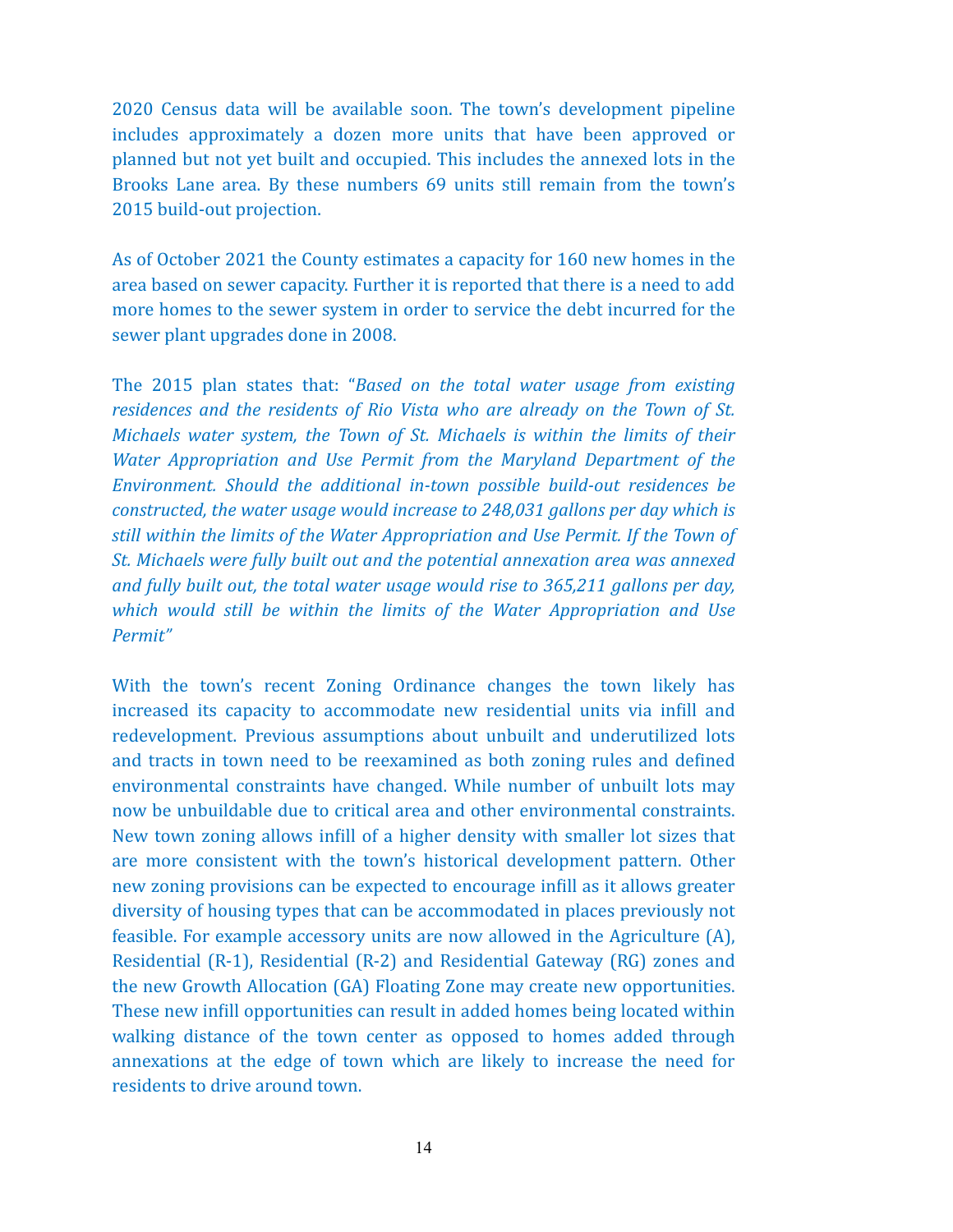#### **Recommendations:**

An updated estimate of the build out capacity in town based on 2020 census data and new environmental and zoning regulations is needed in advance of the upcoming 2025 Comprehensive Plan update.

- 1. Consideration of a new Fremont Street District vision, zoning category and map changes (discussed above) may yield more infill.
- 2. Consideration of zoning map changes and selected annexations (discussed below) to further encourage a greater supply of affordable housing may yield more infill opportunities
- 3. Consideration of broader use of the Planned Redevelopment (PR) Floating Zone may encourage high quality mixed use infill on aging retail sites outside of the core. It appears that realtors and property owners are not familiar with this tool.
- 4. Creation of incentives to build infill housing on targeted opportunity sites using the State's Community Legacy Program (see affordable housing discussion above).
- 5. Creation of a Community Legacy Façade Improvement Grant Program focused on the Fremont street District and nearby residential areas to provide incentives to reinvest in aging structures in and near the Historic **District**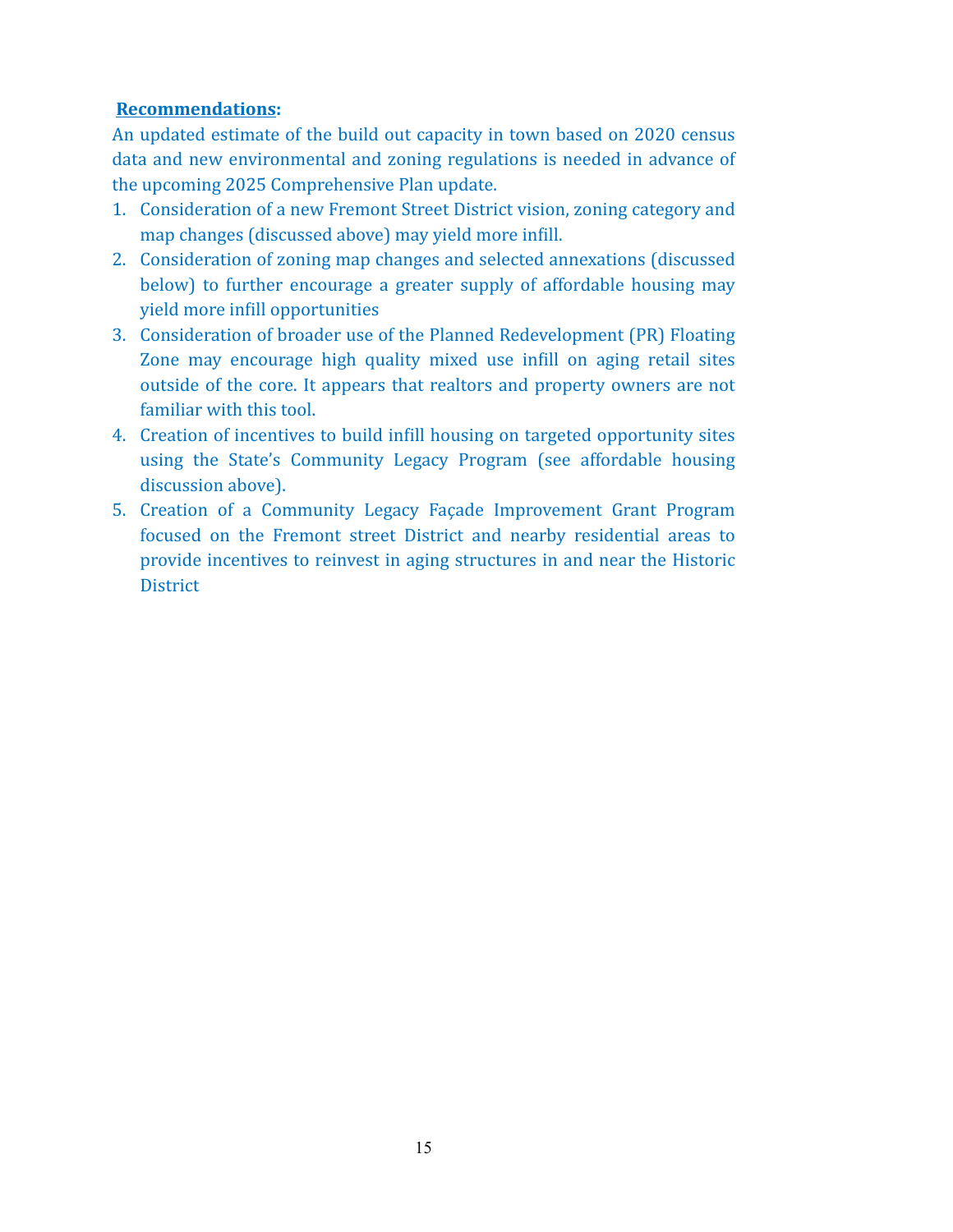# **Task 3 Parking**

A concern has been raised by businesses and residents regarding parking problems in the center of town. We recognize that the town has been working on parking by increasing the public parking supply and on removing congestion points on key streets. Recently significant changes have been made to the parking requirements in the zoning code. While Comprehensive Plan does not have a parking section, it is apparent that the town's policy is to promote flexible district wide parking solutions that support a traditional walkable town. While regulations require businesses to provide their fair share of parking, the overall vision is to encourage people to park once and walk about patronizing many destinations rather than visiting one place and then driving away or on to the next destination.

Based on interviews and observations it appears that current parking concerns focus primarily on parking supply and management during larger event weekends. The problems identified seem to be problems of success and are similar to challenges faced by other event oriented towns around the state as their weekend and events visitation increases.

It appears that existing public parking lots in combination with existing private parking lots and public on-street parking serves the current demands from commercial, civic and visitor activity on weekdays and small event weekends *(i.e. less than 1000 people)*. We noted the existence of a temporary parking reduction condition as Covid related seat spacing restrictions have been lifted and several businesses are operating at above normal seating capacity with below normal parking due to the continued presence of temporarily installed supplemental outdoor seating and tents some of which are located on commercial parking lots. We observed weekend conditions on Saturday October 30th the Oyster Festival weekend. While the ticketed festivities at the Maritime museum were canceled activities and offerings at many other town businesses still occurred.

Parking complaints heard in our interviews focused on the following issues:

- Supply and management of parking for larger public events *i.e.* more than 1000 attendees; and
- Possible impacts and considerations for allowing the added Covid related outdoor seating and associated decreased parking to become permanent conditions.
- A general concern that on-street spaces are the most desirable and valuable to town businesses and should only be removed where no other option can be found.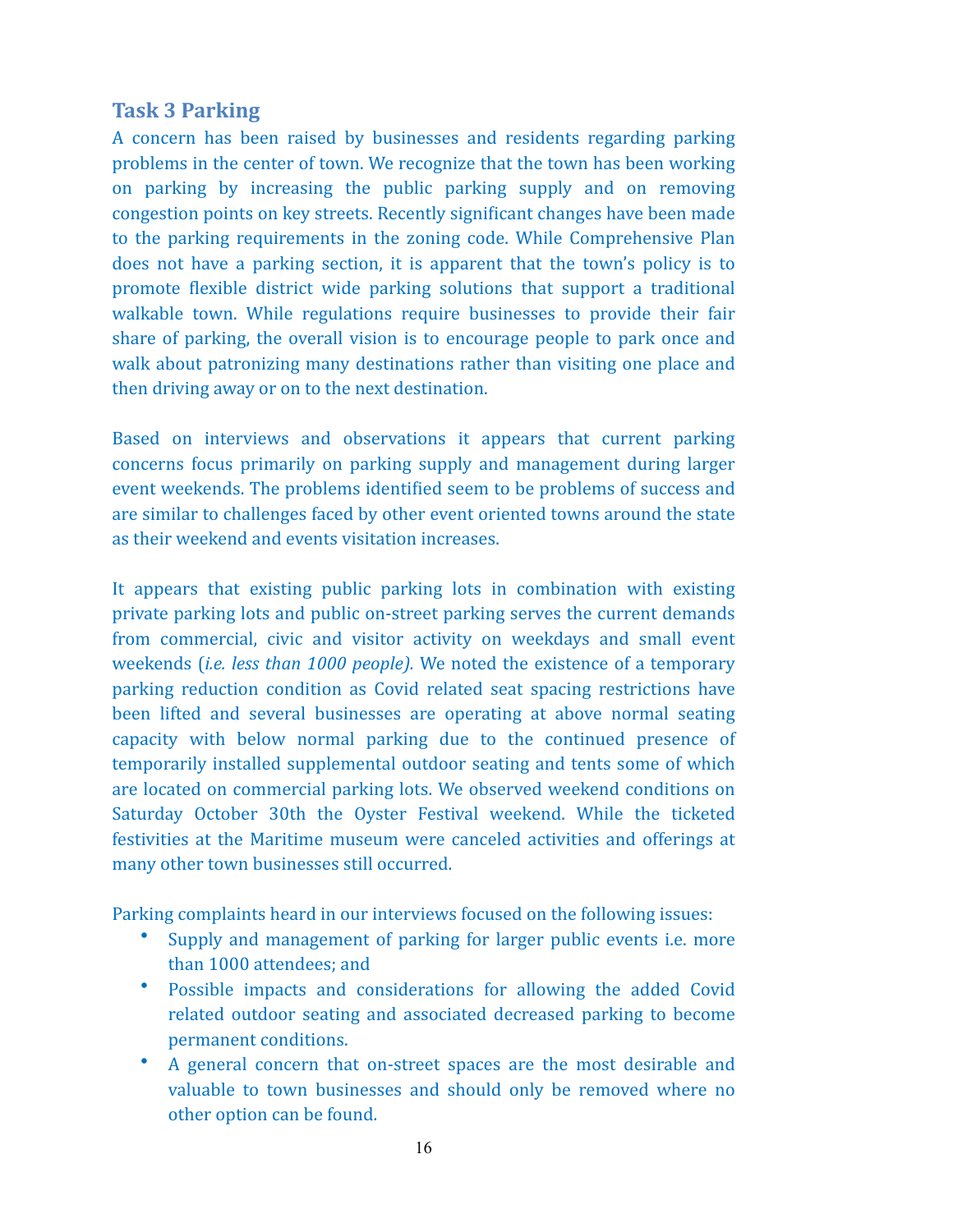Parking issues related to larger events include several elements:

- There is a perception that the town has some growing problems of success and needs to up their game in accommodating their yearly schedule of events in ways that other Maryland event towns are doing.
- A town staff person may be needed to better help coordinate town wide events and simultaneous events on a regular basis.
- There is a perception that some event planners do not or have not been required to, fully follow town code to ensure that adequate convenient parking has been arranged and adequate information is conveyed to all guests.
- Additional online information and signage may be needed as well as expanded hours for shuttles running to all parking locations for the hours needed including a reasonable time after the event.
- Event parking is reportedly consuming on-street parking on residential streets in the historic district where homes have limited off street parking spaces for residents and their guests. There is a perception that added management and enforcement staffing is needed. For example some event guests choose to park illegally along streets and alleys and private property closer to their destination rather than parking in designated event lot at the high school.
- Post event activities often attract event attendees to other locations after hours extending the needs for parking after event shuttle bus services has stopped
- On the plus side, interviews note the spill over benefits to other town businesses as guests who park in the town parking lots in the core and walk to the main event destinations tend to patronize more town businesses than do guests who park on-site or take the shuttle bus to the high school parking lot.

#### **Public Parking Supply:**

As of February, 2022 it appears that the town has, with recent improvements, about 175 free off-street public parking spaces in seven town owned lots that are located in and around the commercial core. These include:

50 spaces - 301 Mill Street **6** spaces - Town Office 18 spaces - 201 Talbot Street with 103 &105 Mill St, with visitor booth and public bathrooms 18 spaces - Talbot St & Carpenter Street with public bathrooms 48 spaces - Talbot Street 24 spaces - 114 Fremont Street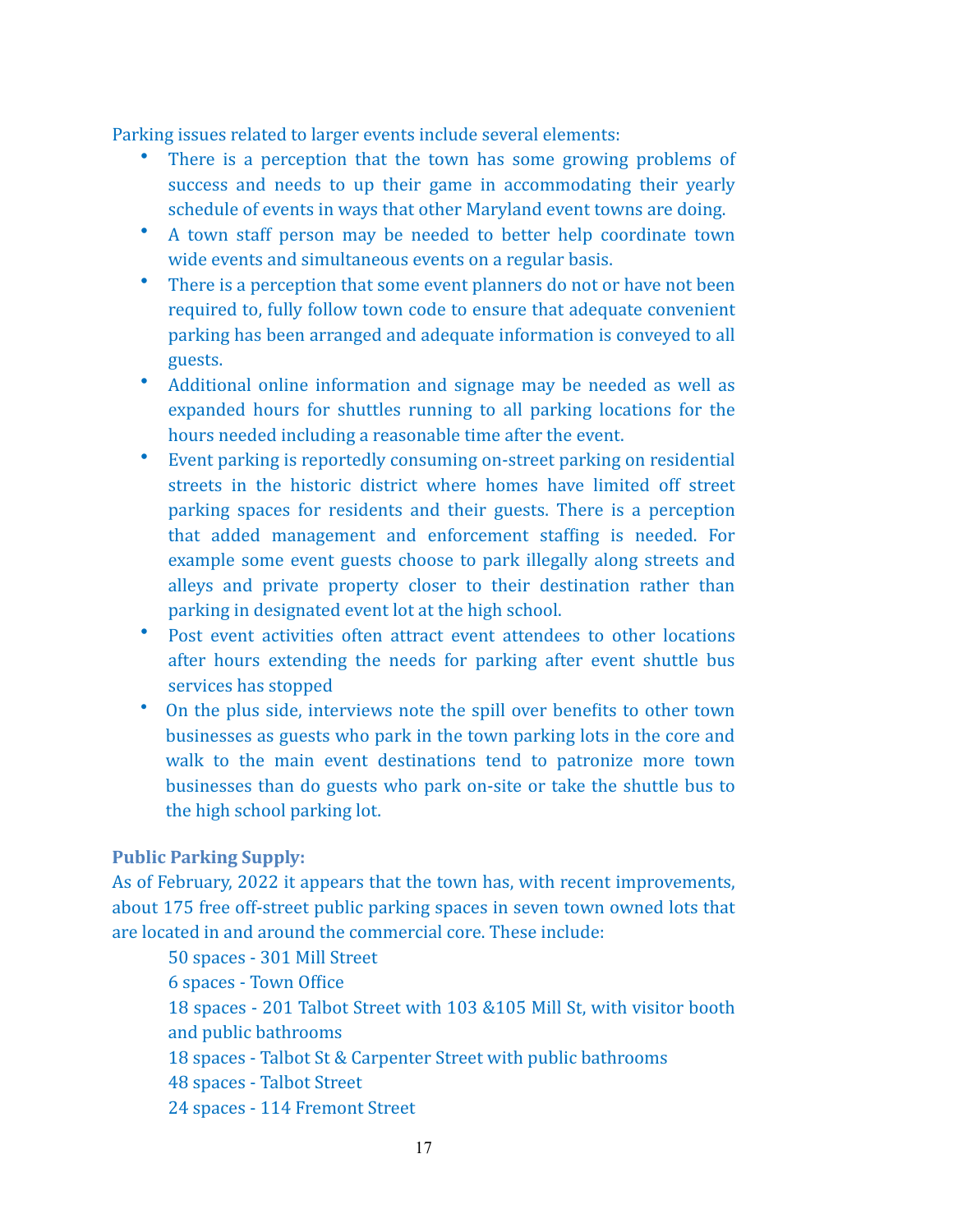10 spaces - Talbot Street and Boundary Lane

These recently added spaces more than offset the on-street spaces removed in the past year to ensure adequate clearance for emergency vehicles. Another 24 public parking spaces are already planned in an eighth town parking lot at 122 -124 Fremont Street. This will bring the total to approximately 198 spaces. 

**Recommendations:** 

- Consider becoming a designated Main Street Community and hire a Main Street Manager to help with events. (There is a Main Street grant program that might help fund this.)
- Acquire an array of temporary town signage fixtures for event planners to use that direct attendees to both the high school and Town lots.
- Update the town Event Permit Forms and review process to:
	- $\circ$  Make the required Town Commissioner approval not a consent item until new permitting routines are established.
	- $\circ$  Require greater detail on parking plans and event promotions regarding parking to include:
		- Require event shuttle buses to stop at the town lots as well as at the High School.
		- **Example 1** Identify other lots on event advertisements and postings
		- Require improved event signage directing attendees to both parking and shuttle stops- perhaps these could be reusable town signs.
		- Require proof of Board of Education permission for the high school lot
		- Require the shuttle service to run a certain number of hours after the event ends
		- Ensure that per the town code event planners pay an appropriate fee to cover added police staffing during the event and a certain number of hours after, so that adequate staff to direct traffic, enforce parking and respond to calls are available. Consider adopting a fee schedule updated annually with preset fees based on projected attendees
	- $\circ$  Assign a staff person to confirm that approved event permit elements are being implemented on the day of the event.
	- $\circ$  Institute a post event staff review process for the record.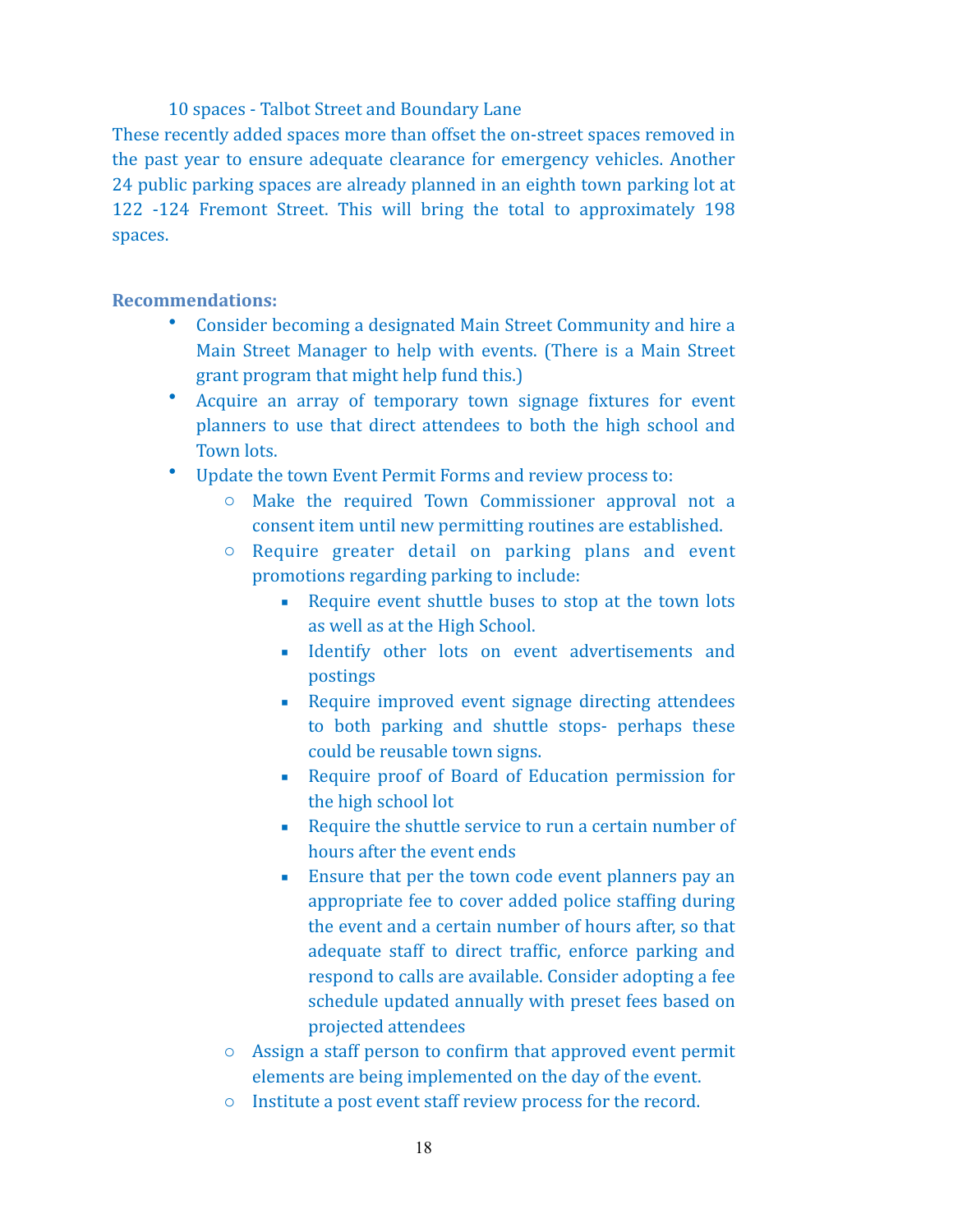- Adjust Town police staffing to ensure adequate police presence during events to direct traffic, perform parking enforcement etc. If the Town prefers not to increase the police staff then the town should require events planners to provide private staffing.
- After a period of added parking enforcement in town conduct a review of the data and make changes to parking regulatory signage in areas where tickets are most frequently given out.
- Explore further opportunities to add/identify additional public parking spaces, for example:
	- $\circ$  13+/-spaces @ 203 Dodson Street former water tower sitethis might include some handicapped spaces for the adjacent church.
	- $\circ$  135 spaces add signage to identify the public's right to park in the existing Maritime Museum parking by Deed.
- Add a public parking element to the next Comprehensive Plan.
- Review and clarify Town Code requirements for temporary tent structures, permanent fabric structures and parking based on seating capacity.
- Review the Town's definitions for the terms such as Events, Public Events and Private Events. Review the zoning text to insure that these possible additions to the text will be appropriate. For example they might mean:
	- $\circ$  An Event is a pre-planned, single gathering, series of related consecutive daily gatherings or periodic gathering that attracts more people than the Fire Marshall approved interior seating capacity and parking supply of a building or property and which could either:
		- Result in activity impeding or impairing the normal flow of vehicles and pedestrians on streets, sidewalks or other public facilities used primarily for have or require the partial closing or obstruction of such;
		- Or requires the necessity of public safety or traffic control measures not already provided at the proposed site of the event.
		- Or require the use of remote parking to accommodate the expected number of attendees.
	- $\circ$  A Public Event is an advertised event open for the general public or conducted for the purpose of attracting revenue through donations, tickets or product sales. Events may be of a cultural, charitable or cause-related nature, support, awareness, and/or for entertainment purposes. Examples of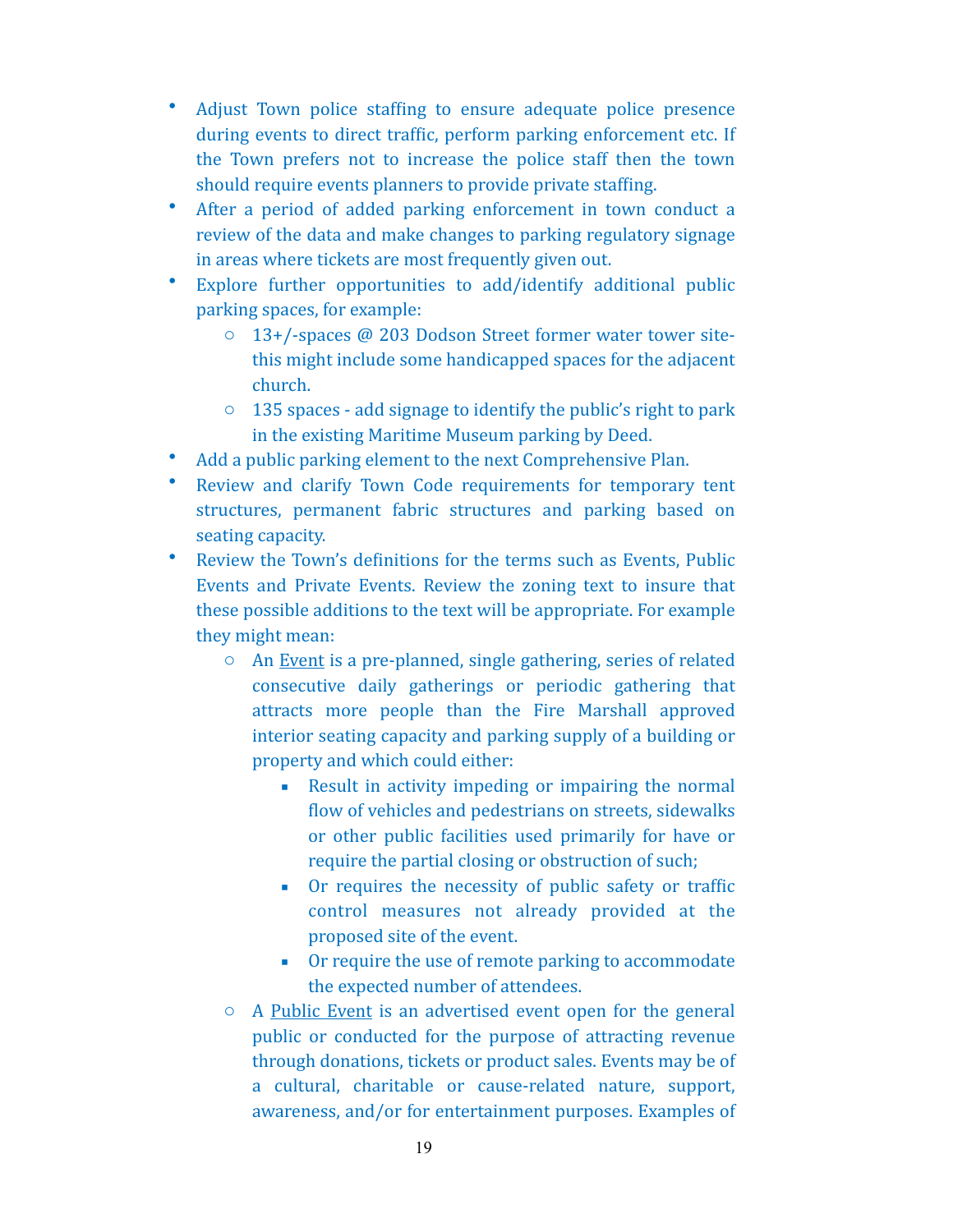public events include exhibitions, expositions, fairs, festivals, entertainment, cause-related, fundraising, and leisure events. Entertainment includes but is not limited to fairs, carnivals, circuses, fundraisers, exhibitions, performances, rides, races, parades, marches, events, concerts, celebrations, tours, shows, and outdoor dances.

- $\circ$  A Private Event is an occasional and special event where only family, friends and people known to the hosts or permit holder are invited to attend, such as a birthday party or a wedding. Private Events cannot be advertised or made open to the public. Information about the event may be shared with invited guests and members only. A Private Event cannot be used to facilitate the operation of an ongoing business or operate with the intention of making a profit. Tickets may not be sold.
- $\circ$  Event Exclusions (which includes only those events "not open to the public that have a duration of less than 24 hours including any setup or takedown"). The following types of events are not considered Events and DO NOT require a permit:
	- school or church sponsored events
	- yard sales on residential property;
	- **•** family reunions on residential property;
	- **•** private parties on residential property;
	- outdoor weddings/receptions on residential property

END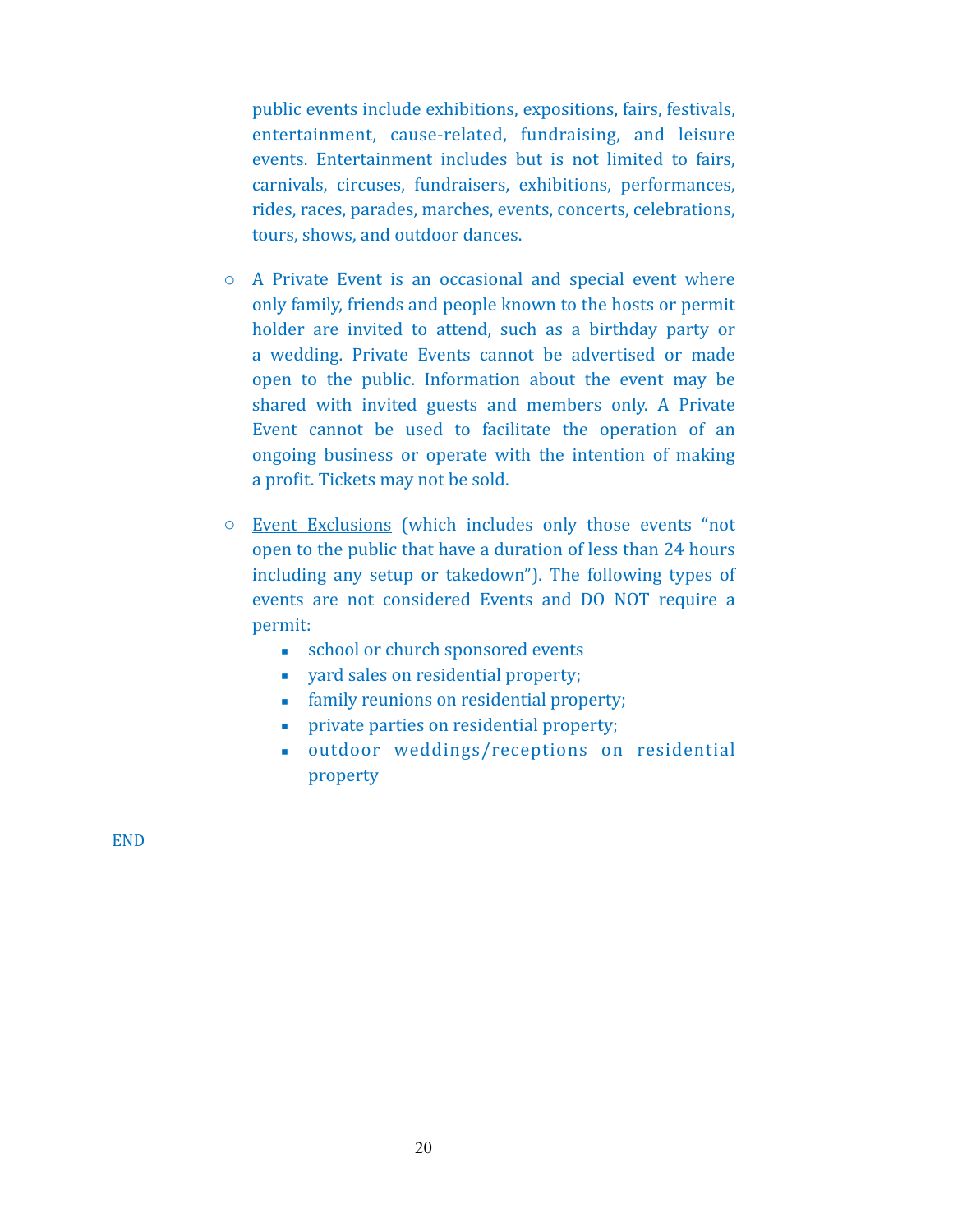# **Appendix**

# **List of Formal Interviews**

### **Town Commissioners**

- Michael E. Bibb (President)
- T. Coleman "Tad" DuPont (Treasurer)
- Joyce D. Harrod
- David H. Breimhurst
- Aida Khalil

### **Town Staff**

- Jeff Rhodes, Interim Town Manager
- Kim Kudla, Zoning Administrator
- Planning Commission Chair
	- Jeff Knapp

Police Chief

• Anthony Smith

## **List of Informal Conversations or Telephone Interviews**

St. Michaels Public Works Operations Manager

- Bryan Thompson
- St. Michaels Zoning Administrator
	- Kim Kudla

Rauch Engineering

• Ken Mc Fadden 

Talbot County, County Engineer

• Ray Clarke

Talbot County Engineer at Talbot Street Sewer Plant

• Russell Lease

### **Others**

CEO, Lyon Rum

• Iamie Windon

Former Owner of 208 Talbot

• Curt Cummings

St. Michaels Climate Change / Sea Level Commission Members

- Roy B. Myers
- William Boicourt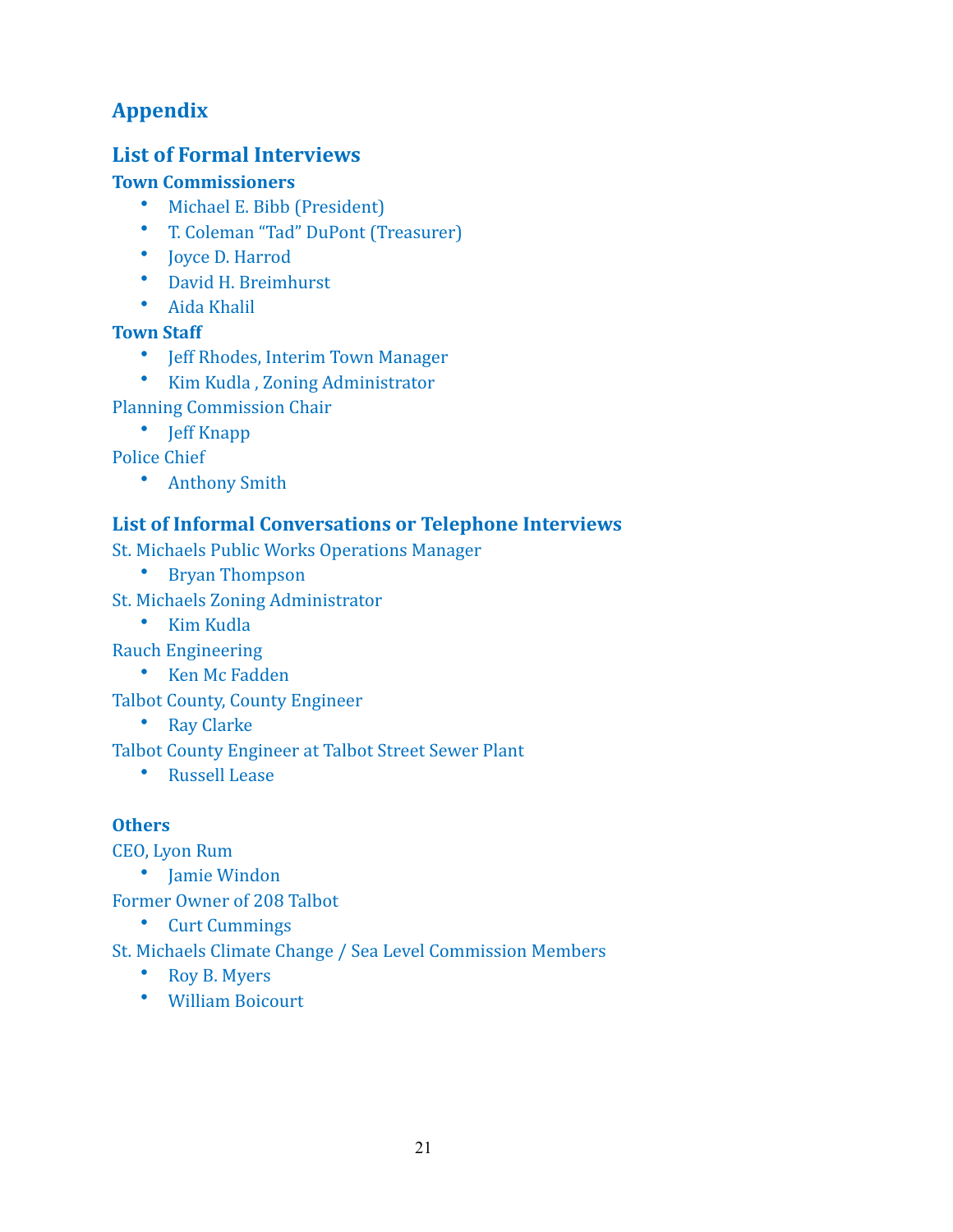### **Stated Criteria for New Municipal Buildings**

Throughout the interview process a number of criteria were suggested for locating a new Town Hall and new Police Station and after completing these interviews we focused our attention on the following;

- Any new municipal building should be located on land currently owned by the Town, be zoned properly and while acknowledging environmental constraints to construct according to local codes and practices. However, municipal buildings that the public might interact with should stay in town core area.
- Talbot Street and Fremont Street should remain a commercial / mixed use zone for the town. The Town should locate any new municipal building or use off of Talbot Street.
- Because St. Michaels is a water oriented tourist destination, image is important. The new Town Hall and Police Station should be located close to water and designed in such a way that acknowledges its heritage.
- Because St. Michaels is a small town with small scale buildings, any proposed municipal structure should be planned as a 1 story building. Combining both uses onto one site should be considered as it reduces overall project costs.
- Any new facility should be planned as a 50-year location/building, have the ability to expand at a future time and address sea change.
- Use the following space requirements.
	- $\circ$  Town Hall should have a floor area between 4,000 to 4500 square feet and provide adequate parking  $(Q2.5/1000, 10-12)$ spaces). This is also based on maintaining current staffing levels at 9 staff (including Town Administrator).
	- $\circ$  Police Station 4,500 to 5,600 square feet and associated parking  $(@2.5/1000, 12-15$  spaces). Police Station needs both a separate public entrance for after hours and a sally port. Police Station needs a secure exterior storage area (for Bicycles).

#### **Comprehensive Plan References**

Comprehensive Plan Chapter 1 page 3 Museums: The economic impact of the Chesapeake Bay Maritime Museum to the Town of St. Michaels is substantial. The Museum's waterfront campus occupies more than 18 acres with approximately 18%, fronting on St. Michaels Harbor. The Museum and their surrounding lands carry a Maritime Museum zoning designation which is specific to the use and operation of the Museum. The Museum continues to expand their exhibits and educational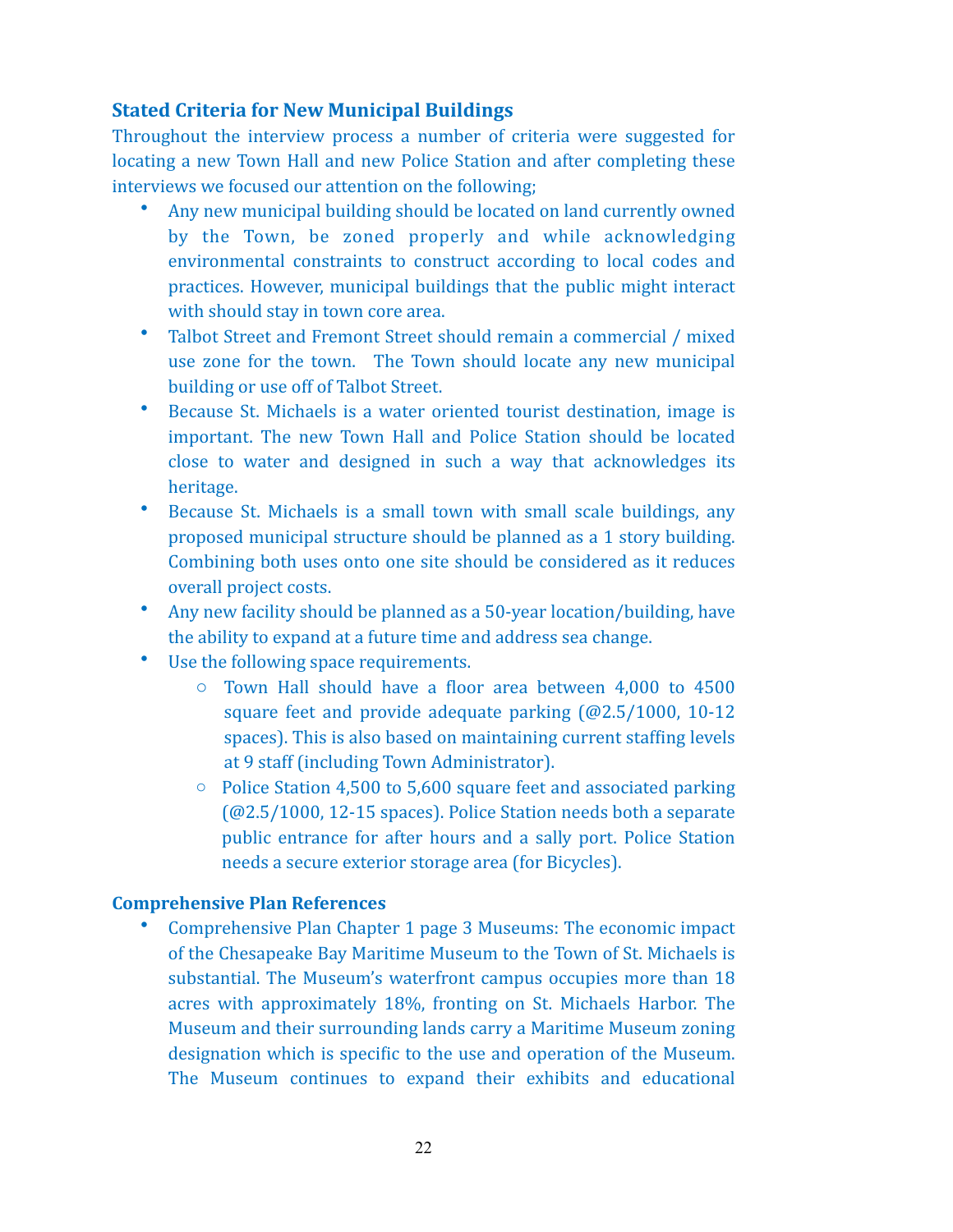programs concentrating on preserving and exploring the history, environment and people of the Chesapeake Bay.

- Comprehensive Plan Chapter 2 Municipal Growth page 8 Objectives and Implementation Strategies: *Ensure sufficient police, medical emergency* and fire station staff exists for increased demands of the *tourist industry and population.*
- Comprehensive Plan Chapter 5 page 6: Support the needs of the St. Michaels Police Department.1 to 5 5 thru 5.6.5 states "Continue to support outreach programs targeted to the youth of the Town, with a focus on community responsibility, drug awareness and personal growth".

#### **Sewer Water Capacity in the system (available sewer EDU's) Discussion**

During telephone interviews with Talbot County Public Works Department, staff members stated that there was remaining capacity at the local waste water treatment plant to support an additional 160 EDU's (equivalent dwelling units). The plant was expanded in 2008 from 500,000 gallons per day  $(GPD)$  to a permitted capacity of  $660,000$  GPD. With this expansion, the life expectancy of the treatment plant was extended fifty years. This expansion was designed to meet anticipated demand of two residential developments that did not materialize.

The MDE discharge permit assumes a discharge of 250 GPD. Talbot County Public Works indicates that their data shows a discharge that averages 114 GPD per unit. Staff indicated that there was evidence of Inflow and Infiltration  $(1 \& 1)$  of about 30 GPD per unit, though this does not represent a serious problem. 

#### **Water Wells and Tower Discussion**

According to the St. Michaels Town Engineer the current town water wells are adequate to meet the current needs of the businesses and residents. The capacity of the wells is capable of handling a modest amount of growth. The amount of growth remains 'unclear'. The Town is aware that the current distribution system is aging and requires ongoing maintenance. The St. Michaels Water Tower provides pressure to the distribution system and is expected to remain in service for at least another decade.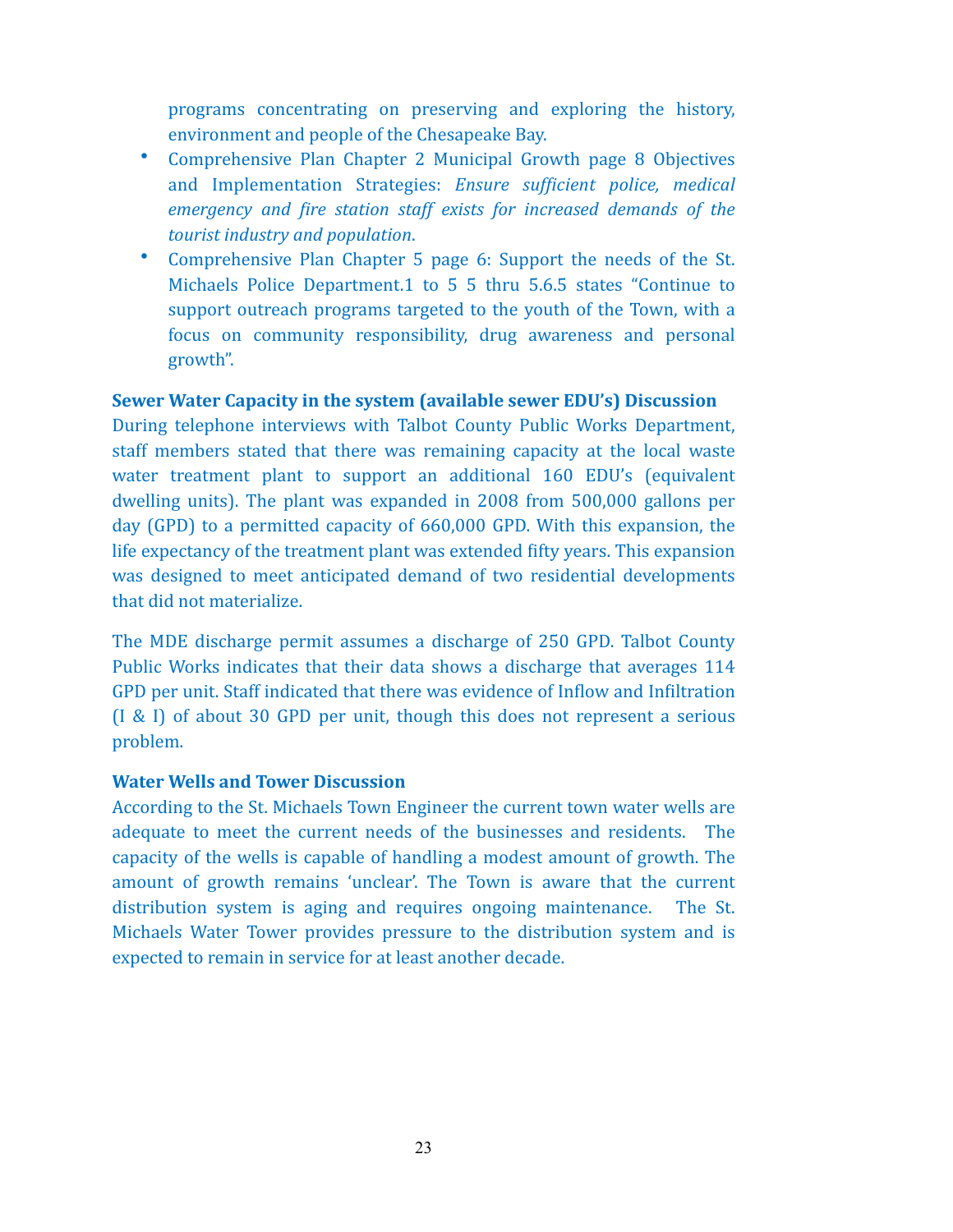Possible Annexation uses that could be considered for any possible annexation

- Land to consider
- Desired to enter town
- Town desired to better control

Lower cost housing units, (Habitat for humanity)

- For sale (Habitat for humanity)
- Rental

**Fremont Street** 

- Current conditions
- Possible actions